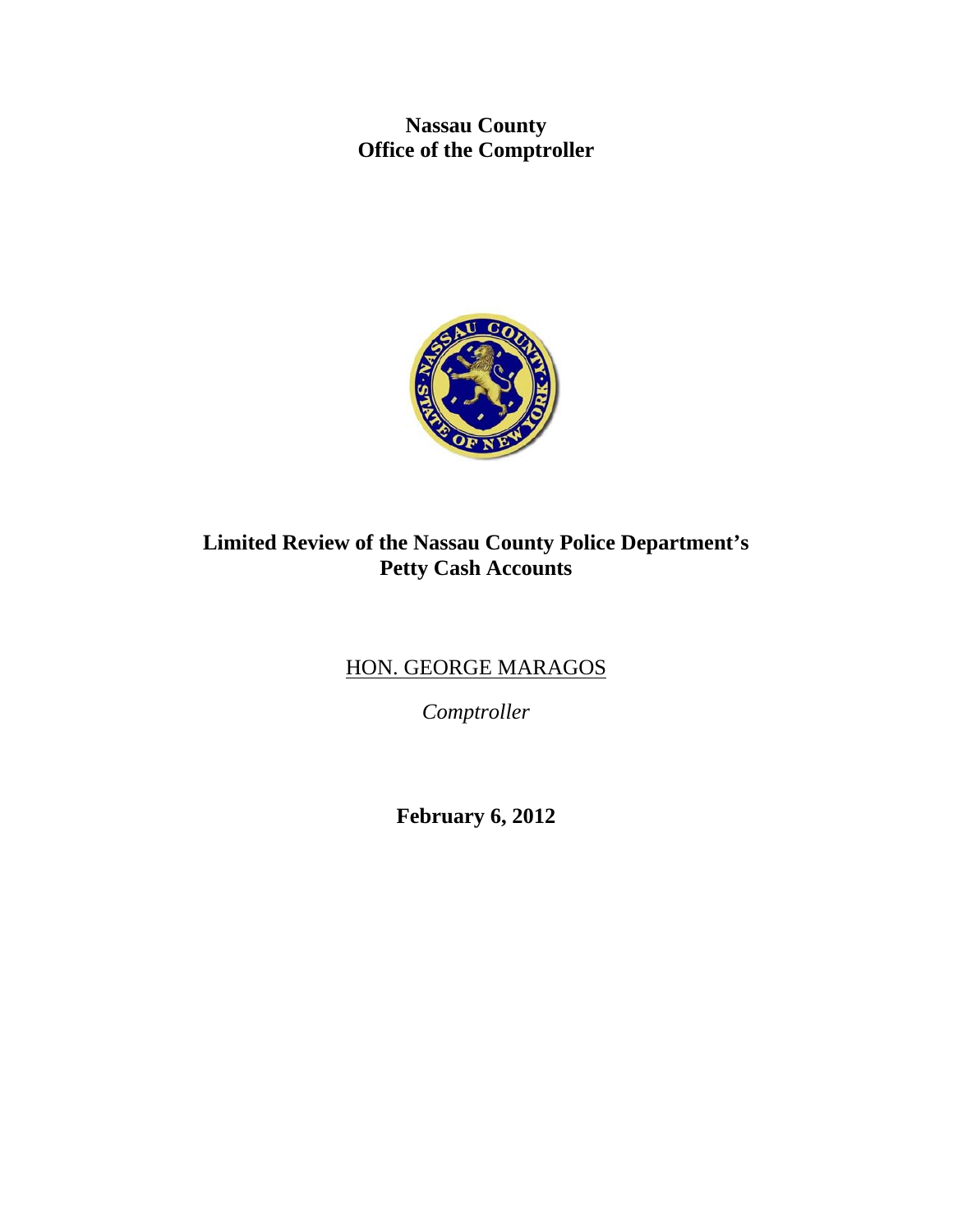# **NASSAU COUNTY**  *OFFICE OF THE COMPTROLLER*

# **HON. GEORGE MARAGOS**  *Comptroller*

Francis X. Moroney *Chief Deputy Comptroller* 

Joy M. Watson *Deputy Comptroller for Audit and Special Projects* 

Christopher Leimone *Counsel to the Comptroller* 

Jostyn Hernandez *Director of Communications* 

## Audit Staff

JoAnn Greene  *Director of Field Audit*

Vincent Abbatiello *Assistant Director of Field Audit* 

Linda Leung *Senior Project Manager*

Tolulope Agosu *Field Audit Supervisor*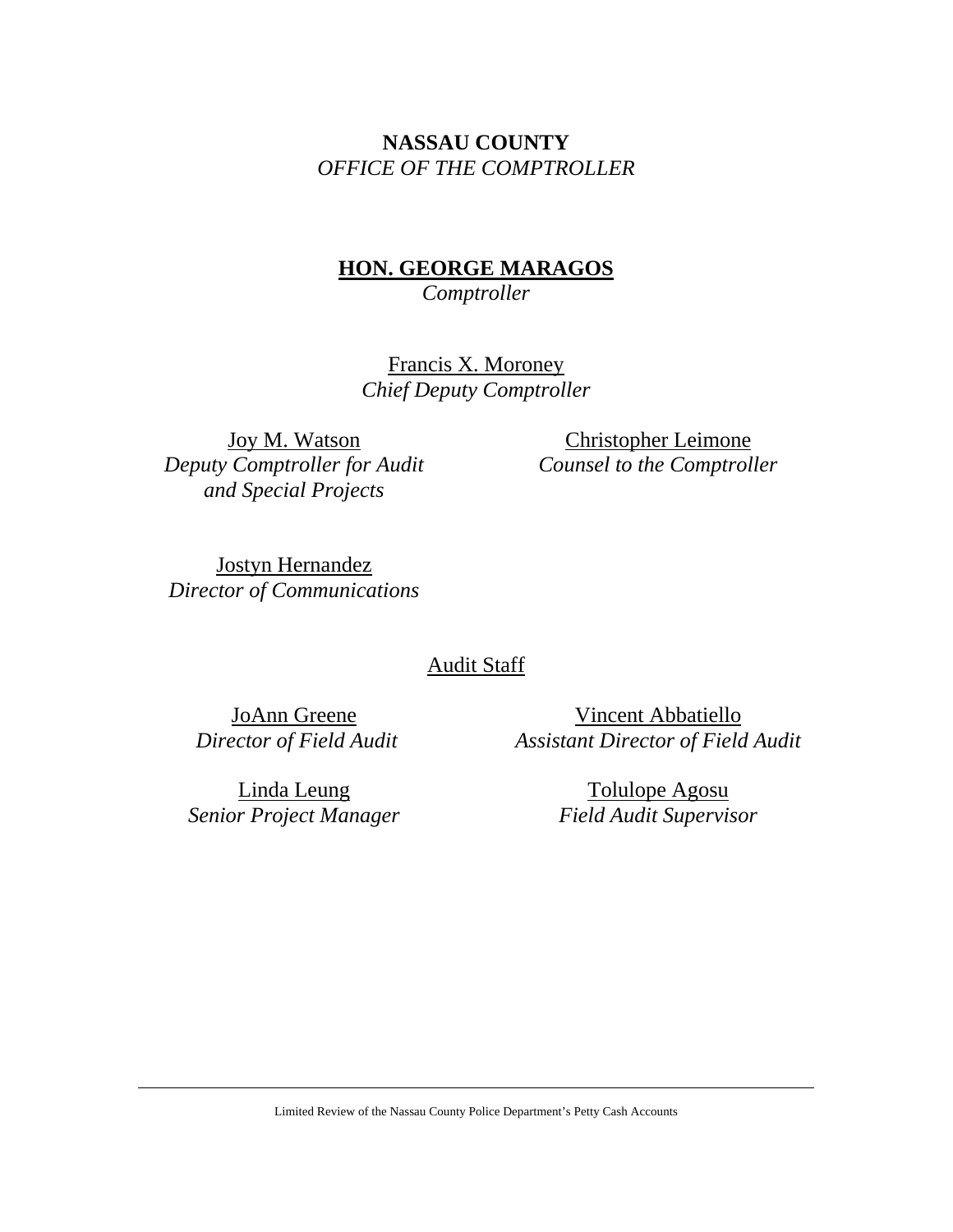#### **Background**

The \$200,000 Nassau County Police Department ("the Department") Petty Cash Fund was established to provide for timely funding of education and skills training, law enforcement related travel, and to provide "buy money" for the Narcotics Bureau.

The Nassau County Administrative Code<sup>1</sup> provides the authorization for the County Treasurer to furnish the Department with a petty cash fund in an amount specified by a County Legislative resolution. The Comptroller's Control Directive 1: Petty Cash Accounts<sup>2</sup> provides procedures and guidelines with respect to establishing, managing and replenishing petty cash accounts. Each department head must designate an employee to be the petty cash account custodian and also appoint an alternate account custodian to act as account custodian in the absence of the custodian. An account custodian is responsible to ensure that petty cash expenditures are expended for legitimate business purposes and are supported with adequate and appropriate documentation.

As the Department depletes its petty cash account, a claim voucher, along with all receipts justifying the expenditures that resulted in the depletion of the petty cash account, is submitted to the Comptroller's Vendor Claims Unit. After the Comptroller's Vendor Claims Unit audits and approves the claim voucher, the County Treasurer furnishes the Department with a replenishment check.

The Police Petty Cash Fund was set up for the following uses:<sup>3</sup>

- educational and skills training, including management, police science, legal issues, firearms techniques, undercover investigations procedures, defensive tactics, and bomb schools;
- enforcement travel to facilitate other law enforcement functions, delivery of evidence, contraband and property to outside jurisdictions or for the removal of these items to facilities; and
- investigative "buy money" for the Narcotics Bureau. $4$

The Department has seven petty cash accounts totaling \$200,000. All of the accounts were authorized by the Nassau County Legislature pursuant to Resolution 43-1982 as amended by Resolution 842-1994, dated December 12, 1994, and later amended by Resolution 111-2007, dated April 28, 2008.

<sup>&</sup>lt;sup>1</sup><br><sup>1</sup> Nassau County Administrative Code §1-4.2 and Code §8-16.0, December 31, 2010.

<sup>&</sup>lt;sup>2</sup> Nassau County Office of the Comptroller's *Control Directive 1: Petty Cash Accounts*, October 1, 2003.

<sup>&</sup>lt;sup>3</sup> Inter-departmental memorandum from Deputy Inspector Commanding Officer (Anthony W. Rocco) counsel to the

County Executive Office (Howard Y. Taylor) dated May 27, 1994.

<sup>4</sup> Nassau County Legislature Resolution No. 842-1994.

Limited Review of the Nassau County Police Department's Petty Cash Accounts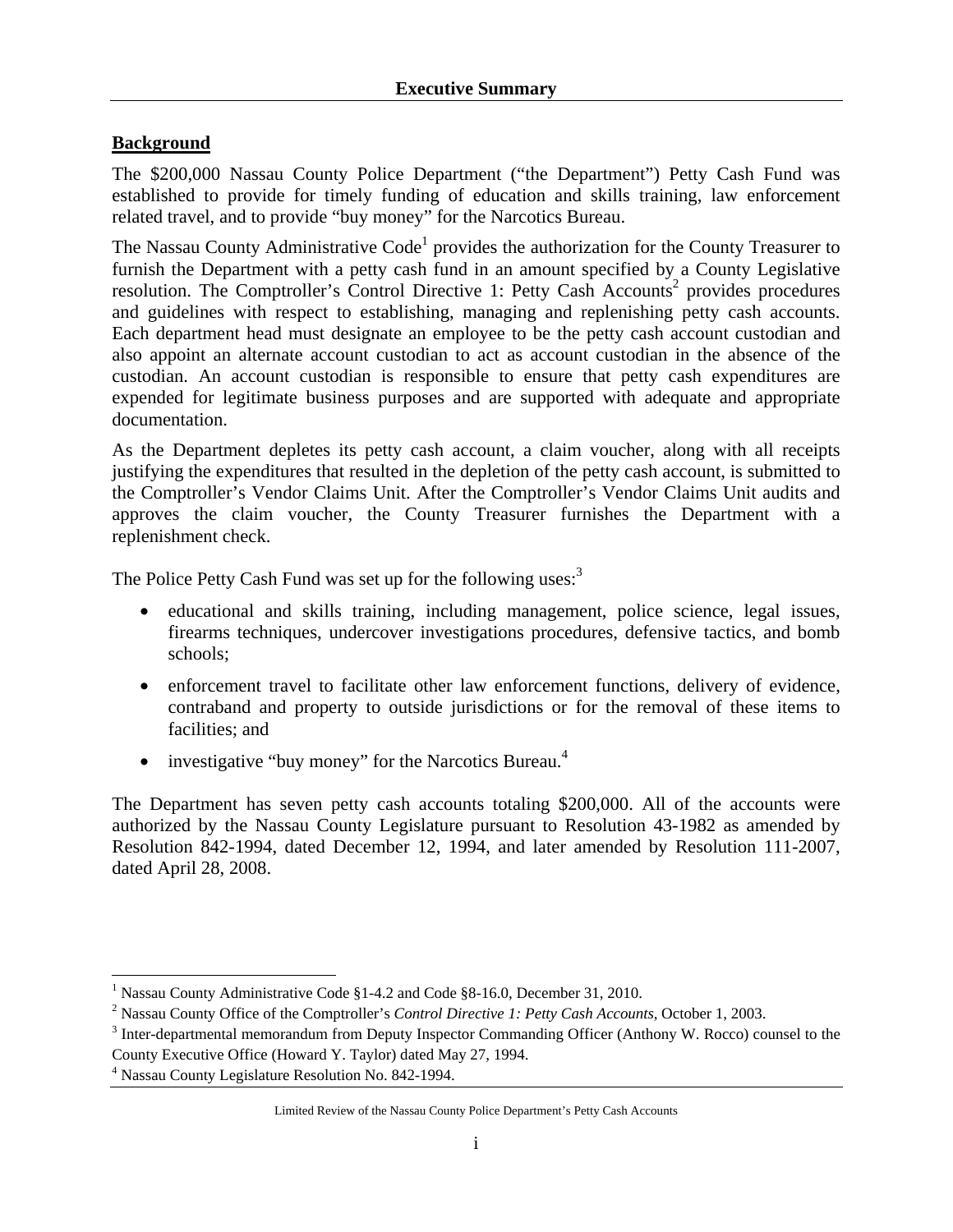The Department's Petty Cash Fund accounts are maintained on an imprest system. Under the imprest system, only expenditures which are receipted as spent are replenished, thus keeping the accounts constant at the authorized amount of \$200,000.

The Department's Petty Cash Fund accounts are divided as follows:

Nassau County Police Department Petty Cash Fund 2011

| Description                               |    | Amount  |  |  |
|-------------------------------------------|----|---------|--|--|
| Petty Cash                                | \$ | 127,500 |  |  |
| <b>Narcotics Bureau</b>                   |    | 60,000  |  |  |
| Miscellaneous Petty Cash less than \$100  |    | 5,000   |  |  |
| E-Z Pass (Police Accounting Bureau (PAB)) |    | 4,000   |  |  |
| E-Z Pass (Asset Forfeiture Unit (AFU))    |    | 1,500   |  |  |
| <b>Property Bureau</b>                    |    | 1,000   |  |  |
| Crime Against Property (CAP) Squad        |    | 1,000   |  |  |
| Total                                     | S  | 200,000 |  |  |

The Department's Petty Cash Fund expenditures for the fiscal year ending December 31, 2010 totaled \$481,119 and for the period January 2011 through October 2011 totaled \$263,498. The breakdown of the expenditures is as follows: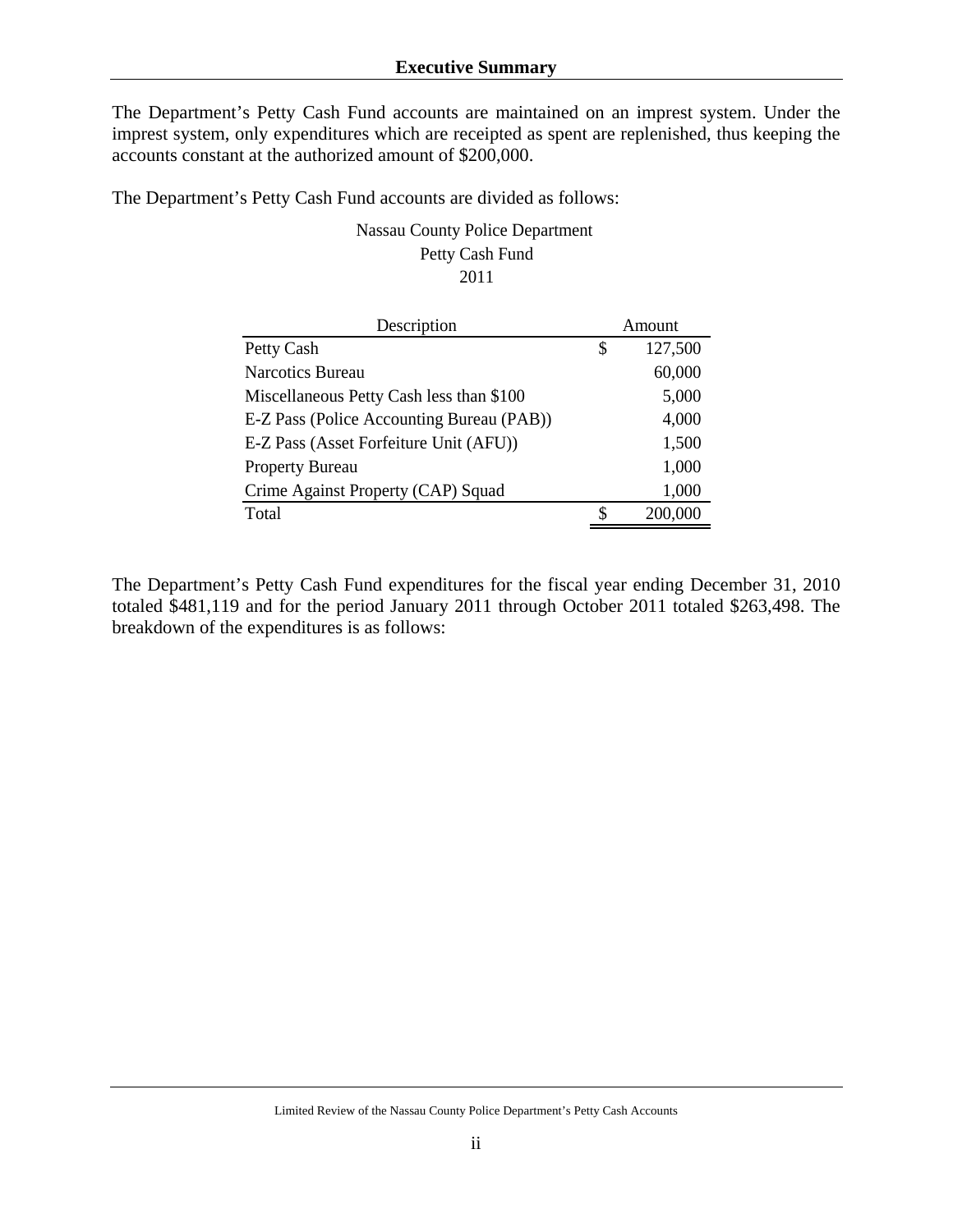| <b>Nassau County Police Department</b>               |           |           |           |  |  |  |  |  |  |
|------------------------------------------------------|-----------|-----------|-----------|--|--|--|--|--|--|
| Petty Cash Fund Expenditures                         |           |           |           |  |  |  |  |  |  |
|                                                      | 2010      | $2011*$   | Total     |  |  |  |  |  |  |
| Narcotics Bureau                                     | \$173,189 | \$71,942  | \$245,131 |  |  |  |  |  |  |
| Federal Asset Forfeiture (FAF) - Travel and Training | 117,445   | 97,245    | 214,690   |  |  |  |  |  |  |
| <b>Grant Travel</b>                                  | 72,165    | 19,153    | 91,318    |  |  |  |  |  |  |
| Investigative (a)                                    | 58,690    | 37,590    | 96,280    |  |  |  |  |  |  |
| Travel (Operating Budget)                            | 34,464    | 22,165    | 56,629    |  |  |  |  |  |  |
| Civilian (b)                                         | 13,984    | 6,430     | 20,414    |  |  |  |  |  |  |
| PAB Accounts (c)                                     | 5,130     | 4,536     | 9,666     |  |  |  |  |  |  |
| <b>Chief of Department Expense</b>                   | 51        | 814       | 865       |  |  |  |  |  |  |
| Miscellaneous Petty Cash (d) **                      | 6,001     | 3,623     | 9,624     |  |  |  |  |  |  |
| <b>Totals</b>                                        | \$481,119 | \$263,498 | \$744,617 |  |  |  |  |  |  |
|                                                      |           |           |           |  |  |  |  |  |  |
| (a) Travel costs to pursue leads.                    |           |           |           |  |  |  |  |  |  |
| (b) Civilian training and reimbursement expenses.    |           |           |           |  |  |  |  |  |  |
| (c) Personnel and Accounting Bureau training.        |           |           |           |  |  |  |  |  |  |

(d) Includes small amounts disallowed for payment of sales tax or difference in receipted item cost.

\* Petty Cash from January to October 2011. Totals exclude claims vouchers that were not submitted.

\*\* Miscellaneous Petty Cash for 2011 from January to September.

An analysis of the total expenditures for the period January 2010 through October 2011 indicates that approximately \$704,048, representing 95 percent of the total expenditures of \$744,617 incurred, are for employee travel and training and the Narcotics Bureau "buy money" costs. The total petty cash expenditures of \$744,617, based on the type of expenditure, are summarized below:

- $\bullet$  49% or \$362,637<sup>5</sup> Employee travel and training costs;
- 33% or \$245,131 Narcotics Bureau expenses;
- 13% or \$96,280 Investigative expenses; and
- 5% or \$40,569 Miscellaneous other expenses.

## **Audit Scope, Objective and Methodology**

A limited review of the Police Department petty cash accounts was performed for compliance with the Comptroller's Control Directive 1: Petty Cash Accounts and the Nassau County Administrative Code guidelines for administering petty cash.

 $\overline{a}$ <sup>5</sup> Federal Asset Forfeiture - \$214,690; Grant travel - \$91,318; Operating Budget travel - \$56,629.

Limited Review of the Nassau County Police Department's Petty Cash Accounts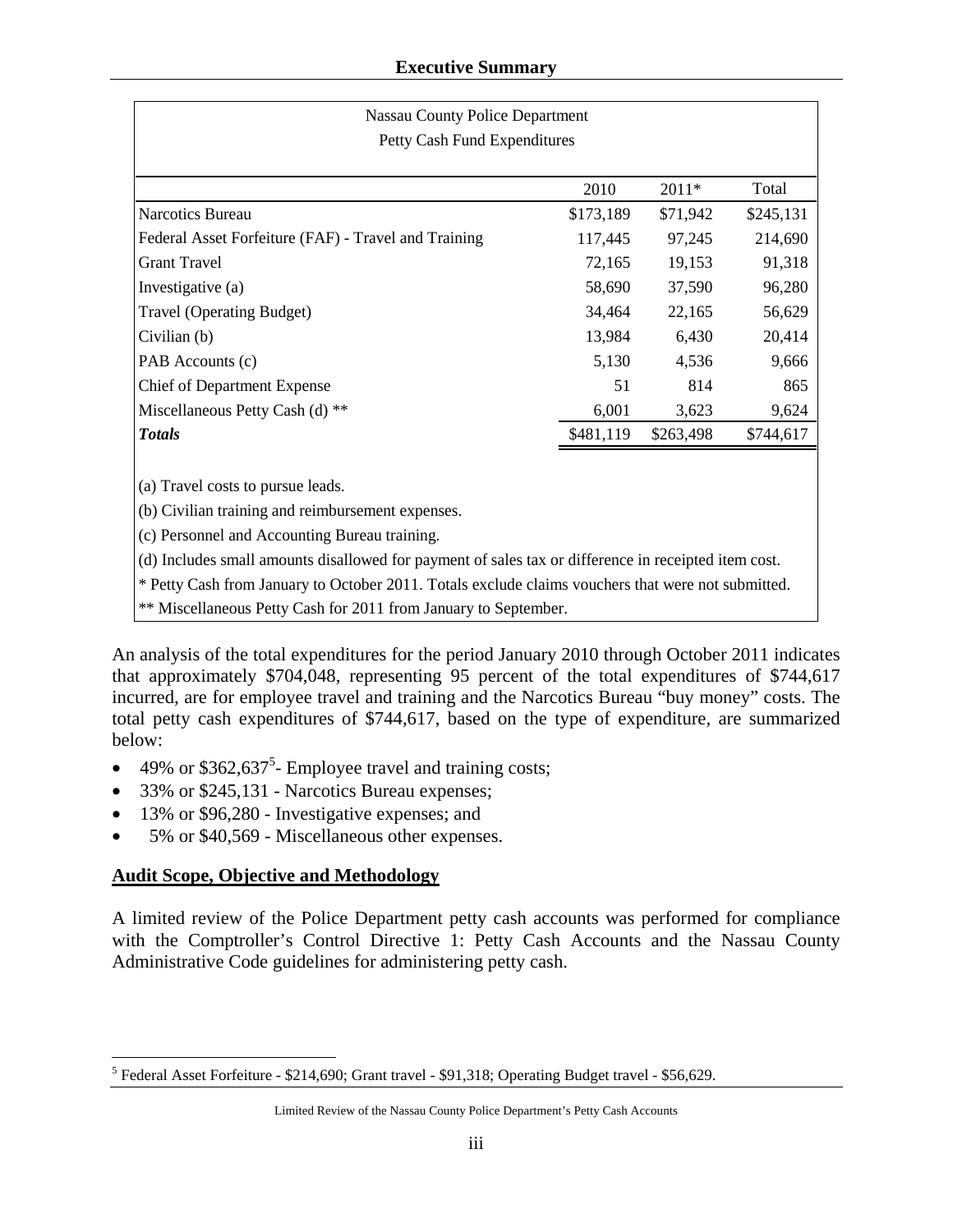We selected three of the seven petty cash accounts with the largest dollar amounts for review. Our review was limited to the petty cash account used primarily for travel and training, the Miscellaneous Petty Cash account used for day-to-day purchases under \$100 and the Narcotics Bureau account used for narcotics investigations. These three petty cash accounts total \$192,500 or 96.25% of the total \$200,000 Petty Cash Fund.

The objectives of our review were to determine if:

- adequate controls exist over the access to and usage of petty cash accounts;
- expenditures were for legitimate business purposes; and
- payments and reimbursements for work-related expenditures were within established petty cash limits.

To accomplish our objectives, we examined the expenditures in the Petty Cash Fund for the period January 2010 through October 2011, with service/travel dates from June 2009 to February  $2011$ , and bank reconciliations for the period January 2010 through January 2011.<sup>6</sup>

Given the nature and confidentiality of the Narcotics Unit "buy money", our testing for this purpose was limited to the adequacy of supervisory approval on petty cash claims as required by the Comptroller's Control Directive 1: Petty Cash Accounts, which states "The custodian may only reimburse an employee after receipt of a petty cash claim voucher that has been authorized by the department head or his/her designee."

#### **Summary of Significant Findings**

Our review found that the Department was behind in submitting bank reconciliations to the County Treasurer for review as required by the County Treasurer's Policies and Procedures guidelines.<sup>7</sup> At the time of our review, September 2009 was the last time reconciliations were sent to the County Treasurer. As a result of our review, the custodian informed us that copies of the bank reconciliations for the period July 2009 through December 2010 were to be sent to the Treasurer.

We found that cash advances given to staff for travel and training expenses were not returned or accounted for within ten working days after the completion of travel, failing to comply with the County-wide Procedure Travel Policy<sup>8</sup>, the New York State General Municipal Law<sup>9</sup> and the Internal Revenue Service Business Expenses guidelines.<sup>10</sup> These regulations and policies require that where any employee fails to return such excess cash advance at the time of submitting the

 6 Bank Reconciliations for the Miscellaneous Fund were reviewed for the period December 9, 2009 through December 8, 2010.

<sup>&</sup>lt;sup>7</sup> Procedures for Opening Treasurer and Non Treasurer Bank Accounts, July 28, 2008.

<sup>&</sup>lt;sup>8</sup> County-wide Procedure No. CE-03 Travel, Lodging and Miscellaneous Expense Reimbursement, VI. Cash Advances, January 2007.

<sup>&</sup>lt;sup>9</sup> New York State General Municipal Law, section 77-b.6.

<sup>10</sup> Internal Revenue Service's *Publication 535 Business Expenses*, 2010.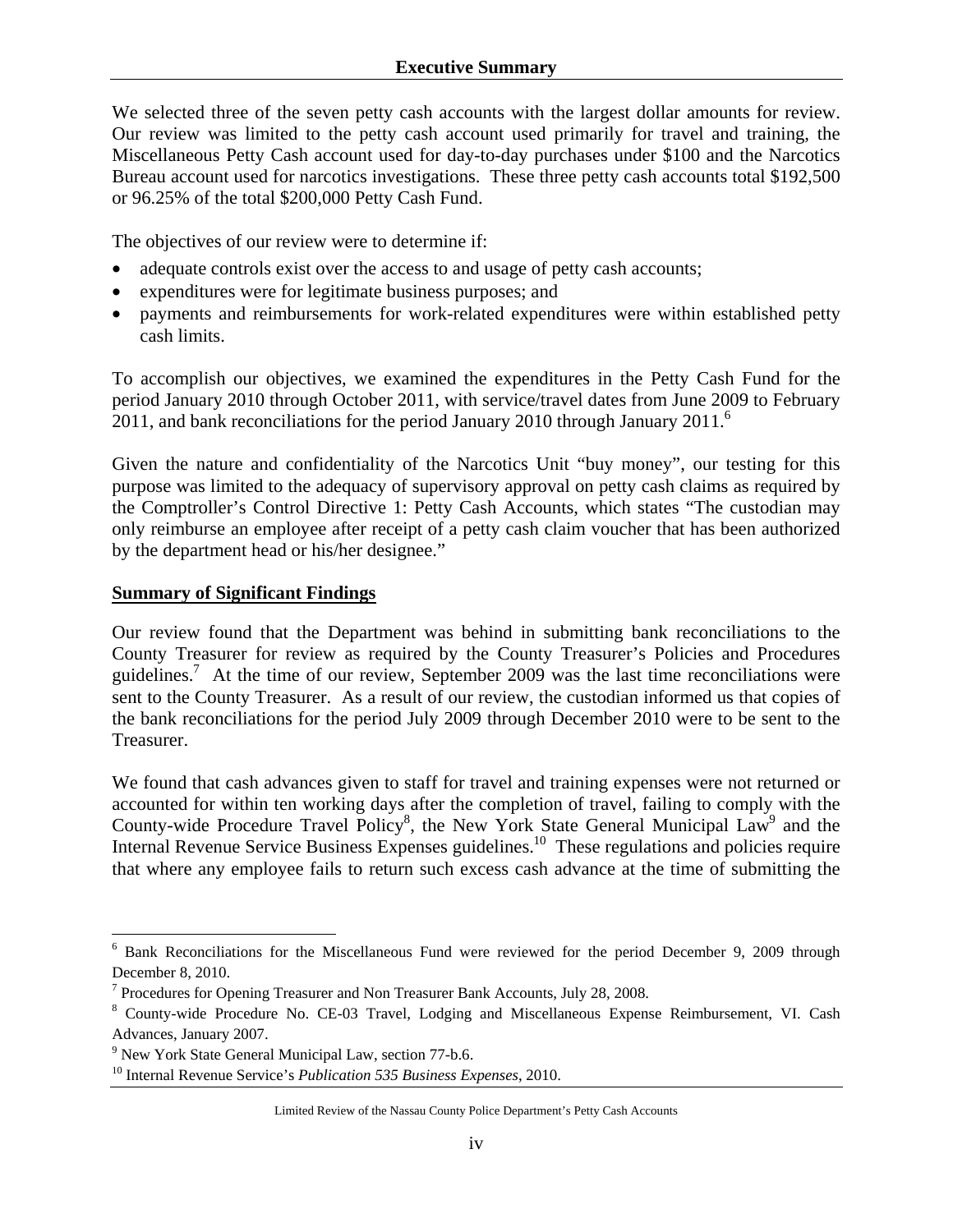travel voucher, the municipality shall deduct the amount of the unreturned excess advance from the salary of the employee. In some cases, excess cash advances were applied to future travel.

We reviewed the Department's expense worksheets for 2010 totaling \$481,119, and 2011<sup>11</sup> totaling \$263,498, and found that 61 vouchers totaling \$16,066 in excess cash advances were not returned within ten working days after completion of travel. There were four disbursements totaling \$845 where cash advances that should have been refunded were applied to future travel. In addition, one senior officer's excess cash advance of \$166 has not been returned and is 358 days overdue.

In addition to the advances not being returned timely, the trip documentation (an accounting of monies spent) was also not returned timely. We reviewed 76 vouchers for travel and training reimbursements, and found 38 or 50% of the travel vouchers were not submitted in accordance with the County travel policy, but were submitted between 11 and 327 days after the completion of travel. One of the 38 vouchers, which was filed 327 days after the completion of travel, was for the senior officer who has not returned \$166 of the \$2,711 cash advanced for a conference in October 2010, as noted above.

Bank deposits were not always made timely. Of the six checks not deposited timely, two checks were over 14 days old, and four over 30 days.

Bank reconciliations should be reviewed and signed by a supervisor that did not participate in the reconciling function. Our review found the department supervisor and the preparer did not sign and date the bank reconciliations for the Narcotics account. The Miscellaneous Petty Cash account bank reconciliations were not always prepared monthly and in some instances had been prepared more than two months after the date of the bank statements.

We also found improper use and support of Miscellaneous Petty Cash. We found three vouchers totaling \$274 had been split to stay below the \$100 threshold limit, twenty four vouchers totaling \$1,756 were not supported by original receipts and six vouchers totaling \$448 that were not supported by receipts at all, but only packing slips with no dollar amounts listed.

We reviewed 16 Narcotics Petty Cash claims totaling \$48,267 with service/travel dates from February 2010 to February 2011 and found that all claim vouchers had the signature of the claimant, the department supervisor and the custodian approving the claim vouchers. In addition, we noted that all claim vouchers referenced the Narcotics case numbers for which the approval was made and approval request letters were dated after the service date of the claim.

1

<sup>&</sup>lt;sup>11</sup> Police Department Excel expense worksheet updated as of October 4, 2011.

Limited Review of the Nassau County Police Department's Petty Cash Accounts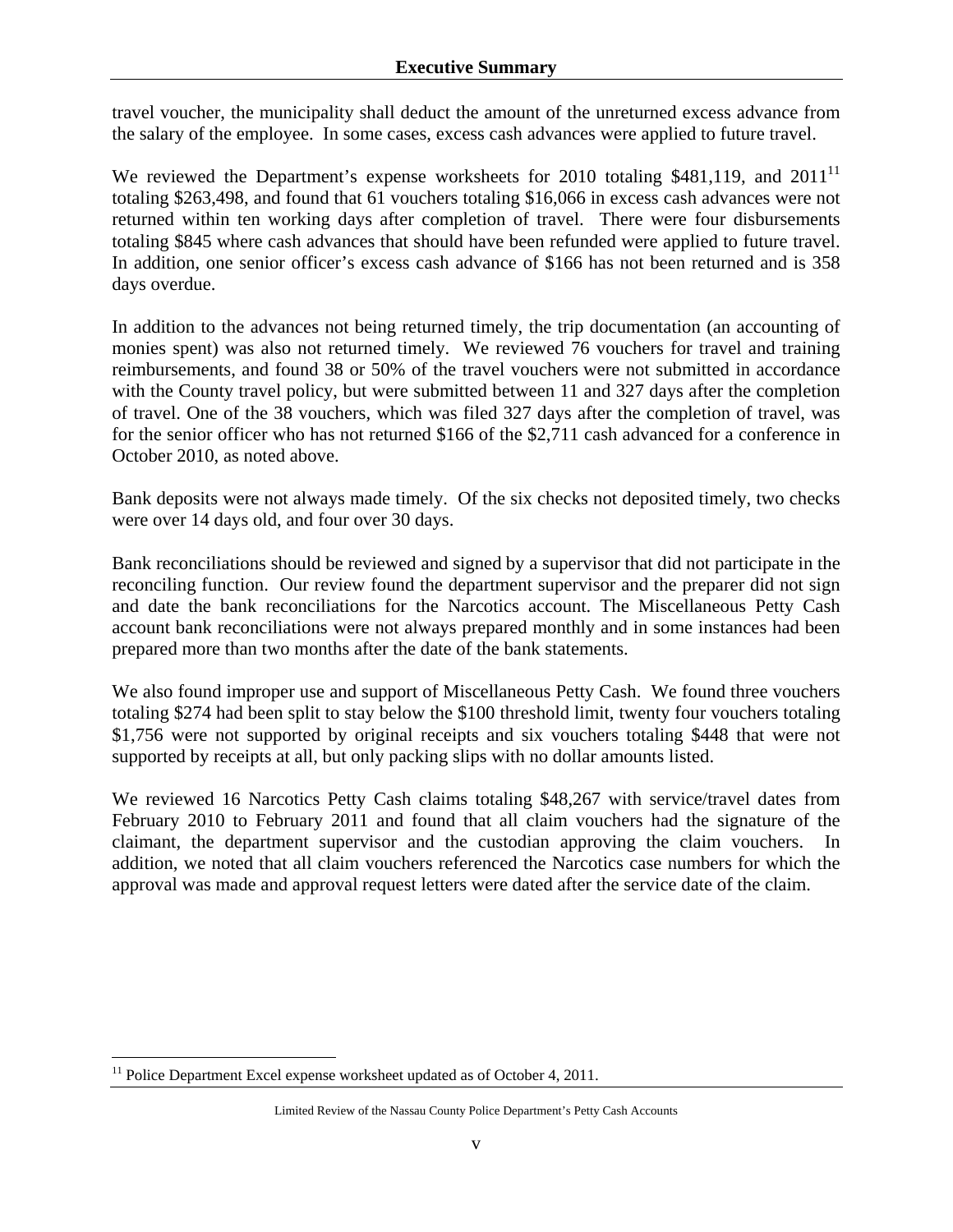| <b>Audit Finding</b><br><b>Page</b>                                                      |
|------------------------------------------------------------------------------------------|
| Police Department Did Not Send Monthly Bank Reconciliations to the Treasurer's Office  1 |
| Reimbursement of Excess Cash Advances and Submission of Reimbursement Documentation      |
|                                                                                          |
|                                                                                          |
| Miscellaneous Petty Cash Reimbursements were made without Proper Documentation  5        |
| Review of Training and Emergency Expenses Found No Established Dollar Limits on Single   |
|                                                                                          |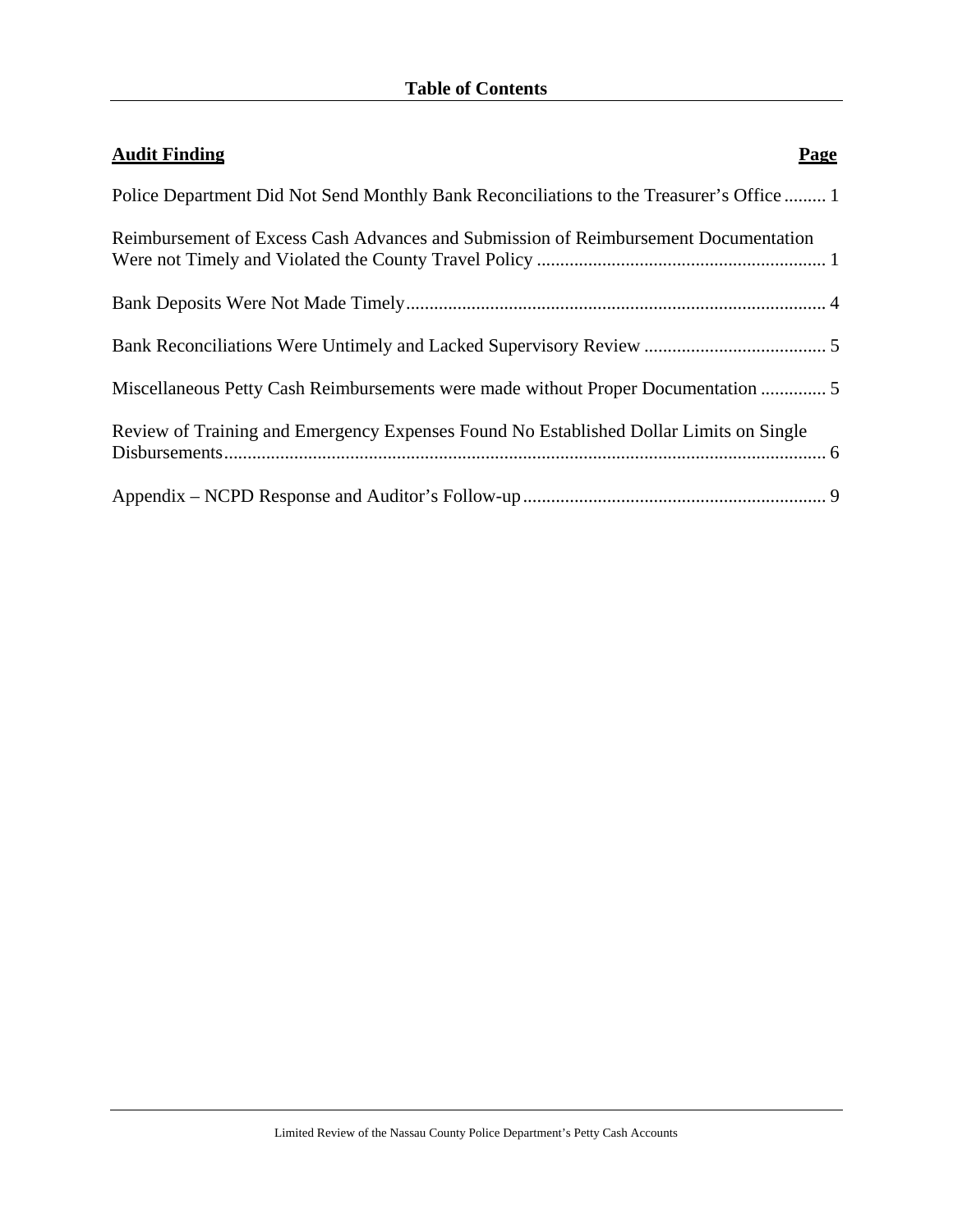#### **Audit Finding (1)**

#### **Police Department Did Not Send Monthly Bank Reconciliations to the Treasurer's Office**

Comptroller's Directive 1: Petty Cash Accounts requires that all petty cash bank statements be reconciled every month, with the reconciliation listing all voided checks and the date and amount of all outstanding checks. The County Treasurer's Policies and Procedures for Opening Treasurer and Non-Treasurer Bank Accounts state that "the department is required to submit to the Treasurer, a monthly reconciliation and a certification that proper internal controls are being followed". $12$ 

We reviewed all bank reconciliations for the period January 2010 through January 2011 for the Petty Cash account (primarily for travel and training) and the Narcotics Bureau account, and all reconciliations from December 2009 through December 2010 for the Miscellaneous Petty Cash account (purchases under \$100). We found that the Department did not submit any of the bank reconciliations to the County Treasurer for review as required by the Treasurer's Policies and Procedures guidelines. According to the petty cash custodian, September 2009 was the last date bank reconciliations were forwarded to the Treasurer. At that time, the custodian forwarded reconciliations for the period January through June 2009. The custodian stated that after a change in the Treasurer's administration, she contacted the Treasurer and is awaiting a response to her inquiry as to where and to whom the documents should be submitted.

As a result of our review, on March 8, 2011, the custodian informed us that copies of the bank reconciliations for the period July 2009 through December 2010 were to be sent to the Treasurer.

#### **Recommendation #1:**

The Department should comply with the Comptroller's and Treasurer's Policies and Procedures by submitting, on a timely basis, monthly certified bank reconciliations to the Treasurer for review.

#### **Audit Finding (2)**

 $\overline{a}$ 

## **Reimbursement of Excess Cash Advances and Submission of Reimbursement Documentation Were not Timely and Violated the County Travel Policy**

#### **Employees Did Not Return Excess Cash Advances on a Timely Basis**

We found that cash advances given to staff for travel and training expenses were not returned or accounted for within ten working days after the completion of travel as per the County-wide Procedure Travel Policy<sup>13</sup> ("County Travel Policy"), the New York State General Municipal Law ("General Municipal")<sup>14</sup> and the Internal Revenue Service ("IRS") Business Expenses

 $12$  Procedures for Opening Treasurer and Non Treasurer Bank Accounts, July 28, 2008.

<sup>&</sup>lt;sup>13</sup> County-wide Procedure No. CE-03 Travel, Lodging and Miscellaneous Expense Reimbursement, VI. Cash Advances, January 2007.

<sup>&</sup>lt;sup>14</sup> New York State General Municipal Law, section 77-b.6.

Limited Review of the Nassau County Police Department's Petty Cash Accounts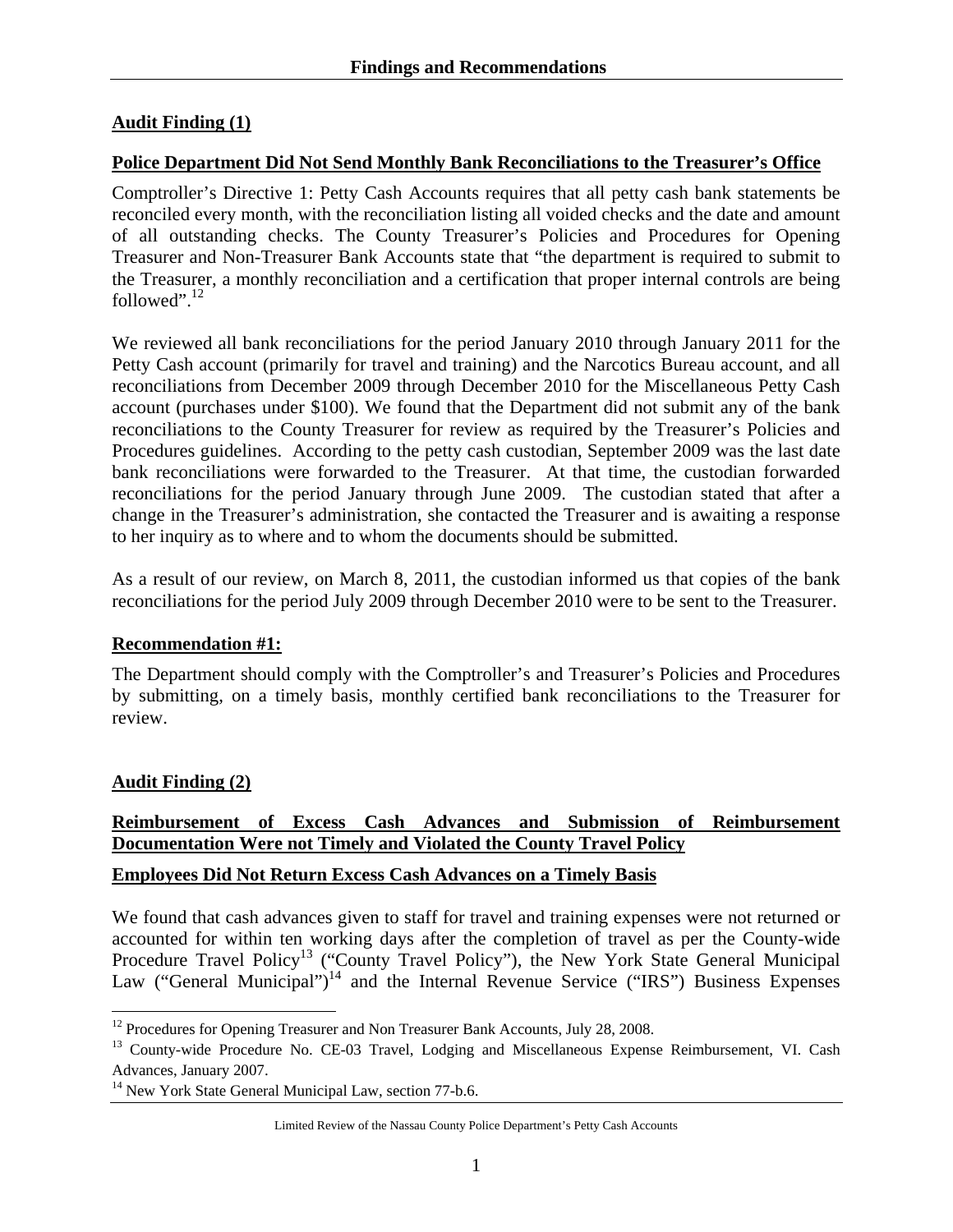guidelines.<sup>15</sup> In some cases, excess cash advances were applied to future travel. We found the Department was not in compliance with the travel policies and law cited above.

The County Travel Policy and the General Municipal Law requires where any employee fails to return such excess cash advance at the time of submitting the travel voucher, the municipality shall deduct the amount of the unreturned excess advance from the salary of the employee. The IRS Business Expense guidelines require any excess cash not returned within 120 days after expenses were paid or incurred be reported as taxable income on an employee's W-2 Form. These provisions were not followed by the Police Department.

We reviewed the Police Department's Excel expense worksheets for 2010 totaling \$481,119 and  $2011^{16}$  totaling \$263,498 for compliance with the County Travel Policy, the General Municipal Law and the IRS Business Expense guidelines regarding the return of excess cash advance from employee's travel expenses. We compared the check dates of the returned excess cash advances to the end dates of travel or service to determine whether the excess cash advances were returned timely.

We determined that a total of \$16,066 in excess cash advances in 2010 and 2011 were not returned in a timely manner. The excess cash advances should have been returned within ten working days after completion of travel. The breakdown is as follows:

|                    | Nassau County Police Department                     |          |          |                   |          |  |
|--------------------|-----------------------------------------------------|----------|----------|-------------------|----------|--|
|                    | Excess Cash Advances Not Returned on a Timely Basis |          |          |                   |          |  |
|                    | Number of Vouchers                                  |          |          | Value of Vouchers |          |  |
| Days Late          | 2010                                                | 2011     | 2010     | 2011              | Total    |  |
| $11-60$            | 24                                                  | 16       | \$5,589  | \$4,521           | \$10,110 |  |
| 61-90              | 2                                                   | $\theta$ | 498      | $\theta$          | 498      |  |
| $91-120$ *         | 9                                                   |          | 2,293    | 174               | 2,467    |  |
| over $121$ **      |                                                     |          | 2,309    | 516               | 2,825    |  |
| Never Returned *** |                                                     | $\theta$ | 166      | $\theta$          | 166      |  |
| Total              | 43                                                  | 18       | \$10,855 | \$5,211           | \$16,066 |  |

\* Included in 2010, is one employee's excess cash advances of \$60 that had been applied to future travel.

\*\* Included in 2010, are three vouchers of two employees' excess cash advances of \$785 that had been applied to future travel.

\*\*\* In 2010, one employee's excess cash advance of \$166 has not been returned and is 358 days old as of 10/26/11.

We noted four disbursements totaling \$845 where cash advances that should have been refunded were applied to future travel. When the employees did not return the excess cash advance, the custodian applied the unreturned cash to their next travel advance request. In addition, one senior officer's excess cash advance of \$166 has not been returned and is 358 days overdue (as of October 26, 2011).

 $\overline{a}$ 

<sup>&</sup>lt;sup>15</sup> Internal Revenue Service's *Publication 535 Business Expenses*, 2010.<br><sup>16</sup> Police Department Excel expense worksheet updated as of October 4, 2011.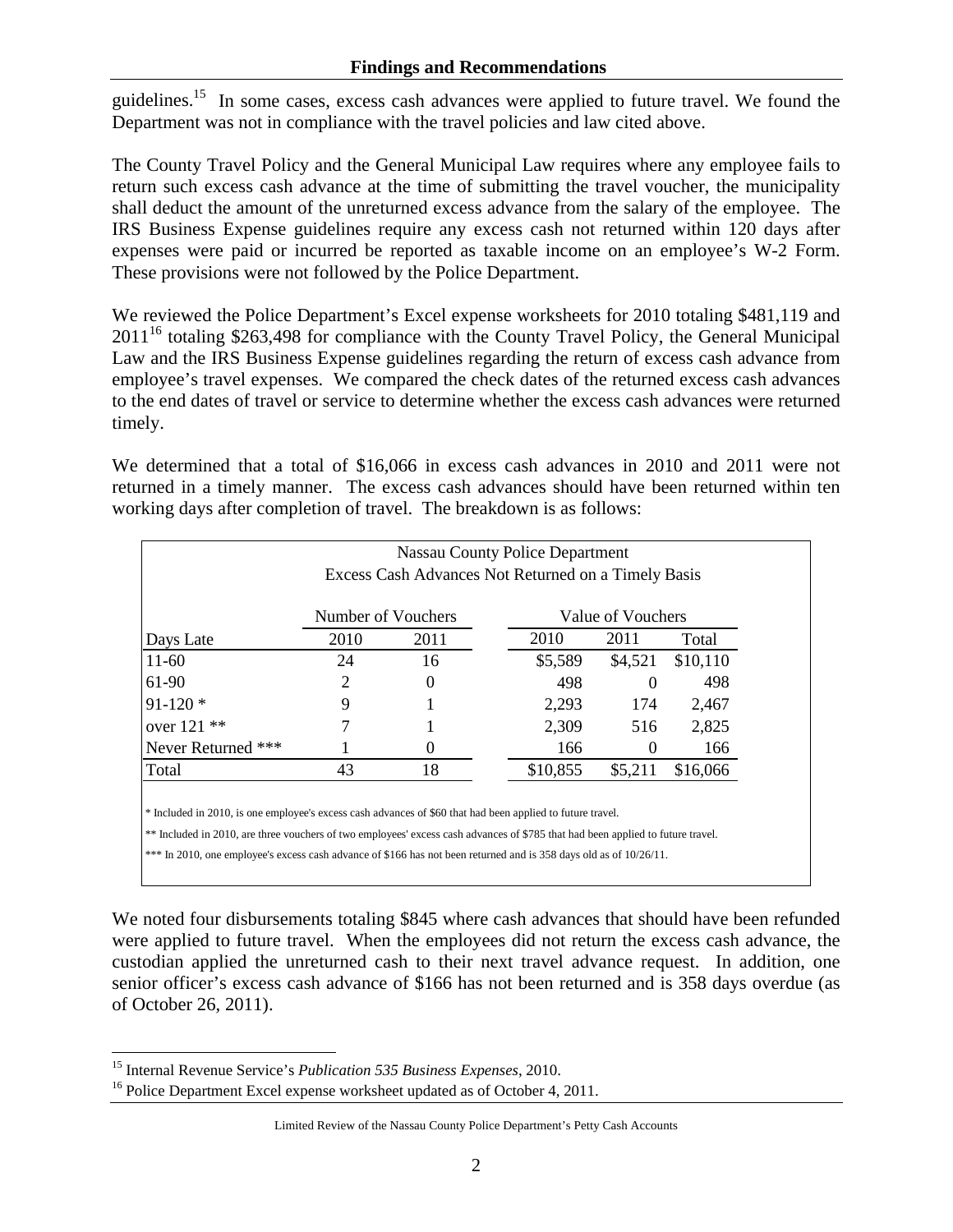We were informed by the custodian that there were two disbursements totaling \$8,574 which were not submitted for reimbursement because they were waiting for refunds/receipts from the employees. One disbursement was 126 days delinquent for \$6,537 and the other disbursement was 52 days delinquent for \$2,037.

We noted that the Excel expense worksheets which the custodian uses to account for all checks written, disbursements, actual expenses and refunds failed to include all voided checks and did not list the dates on which the excess cash advances were returned. All checks written or voided should be included on the worksheet; in addition, the date of disbursement and date of refund should be recorded. This ensures proper controls over cash advance returns and prevents misappropriation of funds.

### **Reimbursement Documentation Not Submitted Within Ten Days after Completion of Travel**

Police Department's Guidelines<sup>17</sup> and the County Travel Policy require all department personnel to submit a Nassau County Claim Voucher with all accompanying receipts or a Nassau County Petty Cash Voucher with all supporting documentation within ten working days of the return from travel or completion of training.

We performed a reconciliation of the Petty Cash account (primarily for travel and training). Petty cash reconciliation ensures that the paid receipts plus the cash on hand is equal to the amount of the authorized petty cash fund. Our March 8, 2011 surprise count found the paid receipts and the cash on hand agreed with the total authorized amount of the account.

We selected 32 vouchers for review totaling \$32,224 with service/travel dates between February and December 2010 that had been included in the surprise count. In addition, we reviewed 95 petty cash vouchers from vendor claims with service/travel dates from July 2009 to February 2011 totaling \$147,672.

Of the 127 vouchers reviewed, 76 totaling \$104,898 were for travel and training reimbursements. We found that 38 of the vouchers totaling \$41,318 or 50% of the travel vouchers were not submitted within ten days of the completion of travel, listed as follows:

- eleven vouchers were submitted between 11 and 30 days after return from travel;
- eight vouchers were submitted between 31 and 60 days after return;
- three vouchers were submitted between 61 and 90 days after return;

 $\overline{a}$ 

- five vouchers were submitted between 90 and 119 days after return; and
- eleven vouchers were submitted 120 days through 327 days after return.

We also noted that one of the 38 vouchers was filed 327 days after completion of travel. As discussed above, as of October 26, 2011, this senior officer has not returned \$166 of the \$2,711 cash advanced for a conference in October 2010 that cost \$2,545.

Limited Review of the Nassau County Police Department's Petty Cash Accounts

<sup>&</sup>lt;sup>17</sup> Police Department's Guidelines for Claim Voucher Submission, Rules and Regulations Article 11, Rule 9, subsection 7.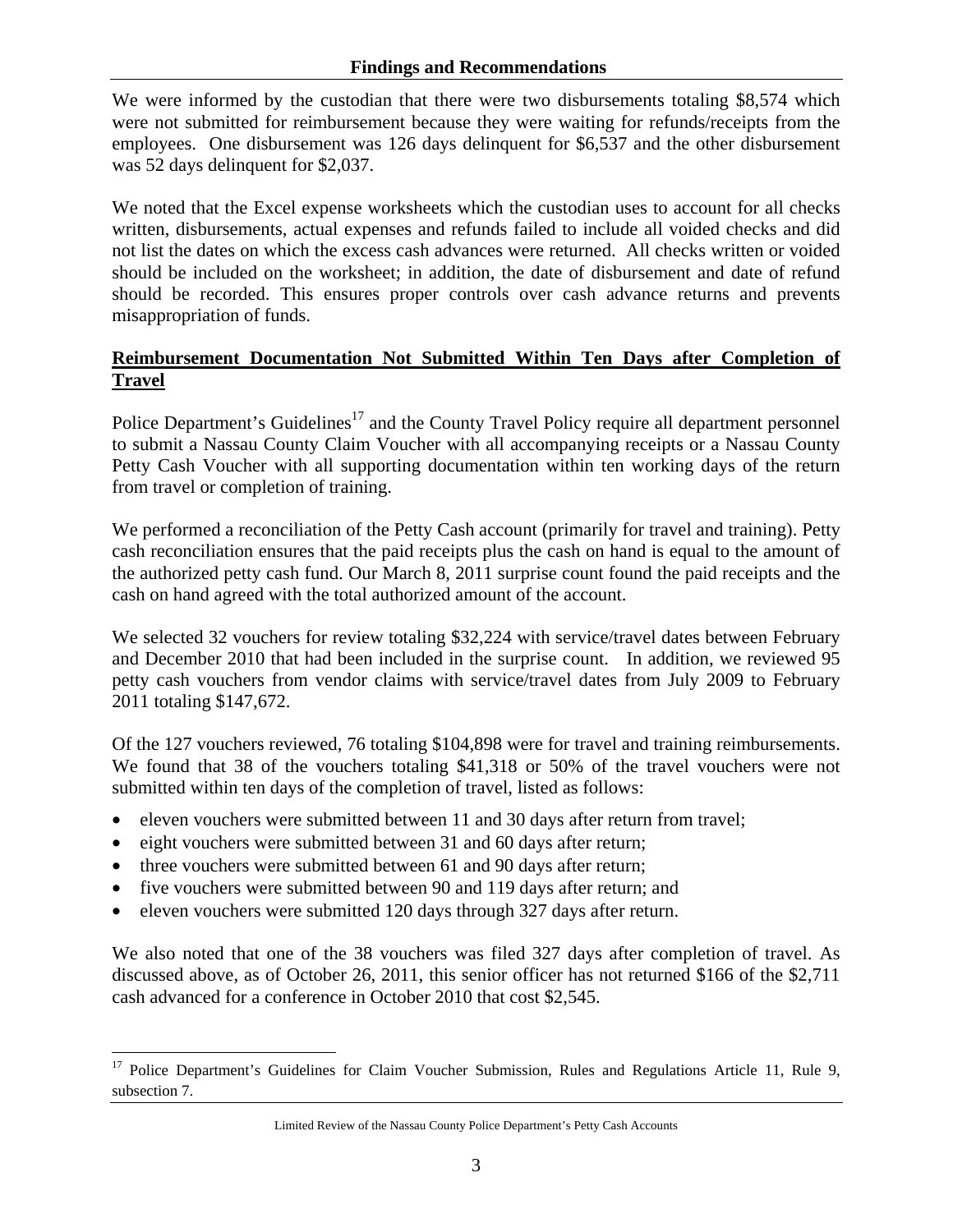In addition, we noted that petty cash reconciliations were not periodically performed by an individual other than the custodian. Periodic surprise audits of cash and records ensure proper accountability of funds and proper application of policies and procedures.

#### **Recommendation #2:**

The Department should:

- a) implement compliance with Department and County Travel Policy guidelines and the General Municipal Law by requiring all claim vouchers be submitted within ten working days after the completion of authorized travel. In addition, excess cash advances should not be applied to future travel. When an employee fails to submit such voucher, the entire amount advanced should be deducted from their salary;
- b) implement the IRS Business Expense guideline that any excess cash not returned within 120 days after expenses were paid or incurred shall be reported as taxable income on an employee's W-2 Form;
- c) ensure that the Excel expense worksheets record all written checks and the dates when the excess cash advances are returned; and
- d) perform periodic petty cash fund reconciliations by an individual other than the custodian.

#### **Audit Finding (3)**

#### **Bank Deposits Were Not Made Timely**

In accordance with the Office of the Comptroller's Control Directive 3: Cash Receipts, <sup>18</sup> "all cash receipts should be deposited promptly".

We performed a physical count of petty cash and identified four checks totaling \$1,732 that had not been deposited for over 30 days and an additional two checks totaling \$14,186 that were over 14 days old. Four of these checks represented monies returned from employees for travel advances received that were over and above actual travel costs; the other two checks were replenishment checks from the Comptroller's Vendor Claims Unit.

#### **Recommendation #3:**

 $\overline{a}$ 

The Department should comply with the Nassau County Comptroller's Directive for cash receipts by ensuring all bank deposits are made timely.

<sup>18</sup> Nassau County Office of the Comptroller's *Control Directive 3: Cash Receipts.*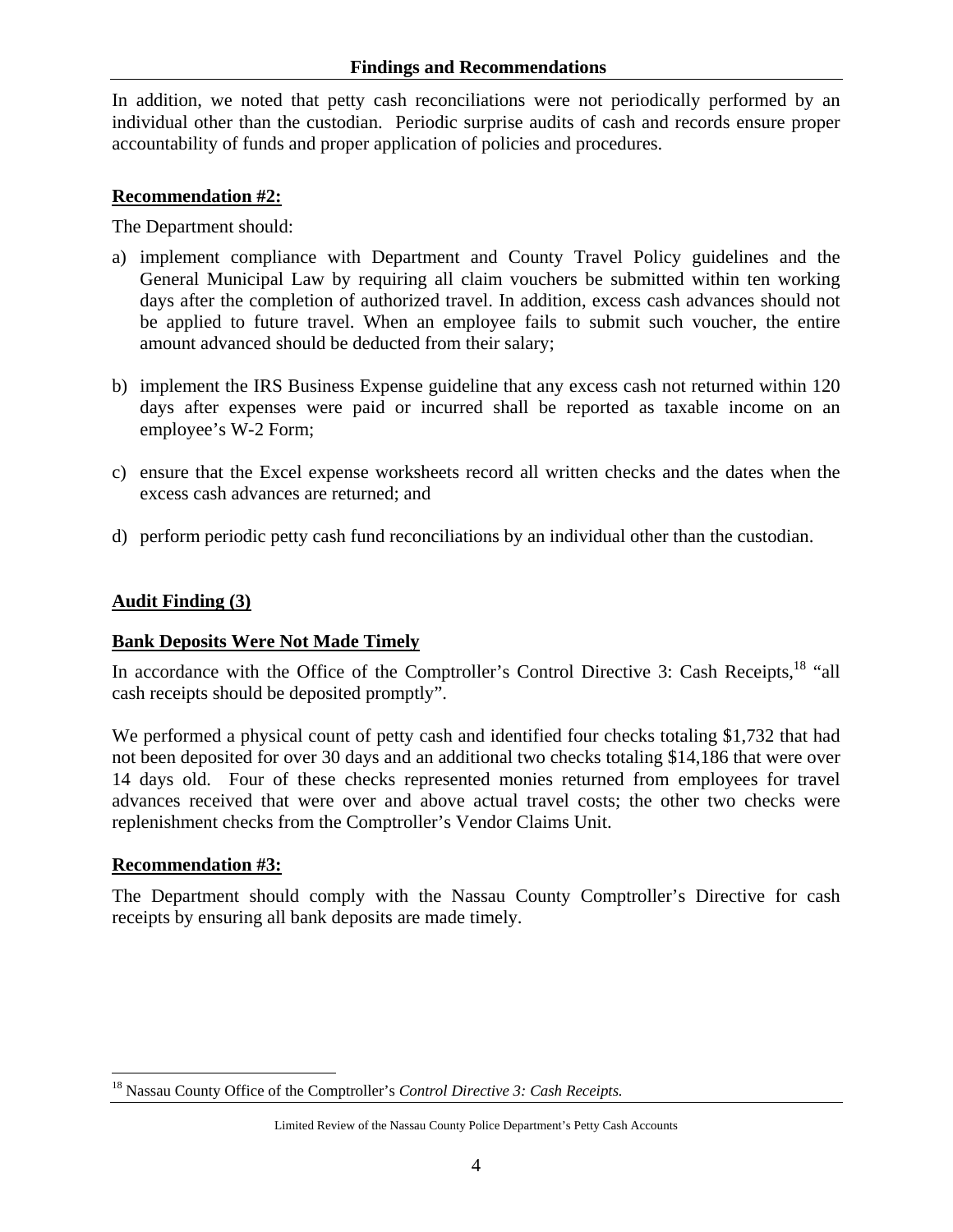#### **Audit Finding (4)**

#### **Bank Reconciliations Were Untimely and Lacked Supervisory Review**

The New York State Office of the State Comptroller's New York State Accounting System User Procedures Manual, Controls and Special Procedures, Agency Bank Accounts – Reconciliation<sup>19</sup> states "all monthly reconciliations should be reviewed and signed by a supervisor that did not participate in the reconciling function." A supervisory review of bank reconciliations is a necessary internal control procedure that enhances accountability over cash assets. We reviewed all 26 bank reconciliations prepared for the period January 2010 through January 2011 for the Petty Cash account and the Narcotics Bureau account, and all 12 reconciliations from December 9, 2009 through December 8, 2010 for the Miscellaneous Petty Cash account (purchases under \$100) to determine whether they were adequately prepared and reviewed for accuracy by the respective department supervisors.

Our review of the petty cash bank reconciliations indicated the following:

- The department supervisor and the preparer did not sign and date the bank reconciliations for the Narcotics Bureau's account for the period January 2010 through January 2011. Supervisory approvals are required to certify that proper internal controls are being followed. As a result of the absence of the preparation date on the bank reconciliations, we could not determine whether the reconciliations were prepared on a timely basis.
- The Petty Cash account bank reconciliations for the period January 2010 through January 2011 and the Miscellaneous Petty Cash account (expenditures under \$100) for the period December 2009 through December 2010 were not always prepared monthly and in some instances had been prepared more than two months after the date of the bank statements. Of the 25 bank reconciliations reviewed for these two accounts, ten were prepared more than two months after the date of the bank statements.

#### **Recommendation #4:**

The Department should implement proper internal controls by requiring:

- a) the preparer to sign and date the bank reconciliations;
- b) management to evidence their review by signing and dating the reconciliations; and
- c) preparation of bank reconciliations on a monthly basis.

#### **Audit Finding (5)**

 $\overline{a}$ 

#### **Miscellaneous Petty Cash Reimbursements were made without Proper Documentation**

Comptroller's Directive 1: Petty Cash Accounts states that petty cash may not be used for "split purchases of items, which if purchased together would exceed the \$100 petty cash purchase limit, unless authorized by the County Executive or designee". The original sales receipts or

<sup>&</sup>lt;sup>19</sup> New York State Office of the State Comptroller's *New York State Accounting System User Procedures Manual*, *Controls and Special Procedures, Agency Bank Accounts – Reconciliation, December 28, 2006*.

Limited Review of the Nassau County Police Department's Petty Cash Accounts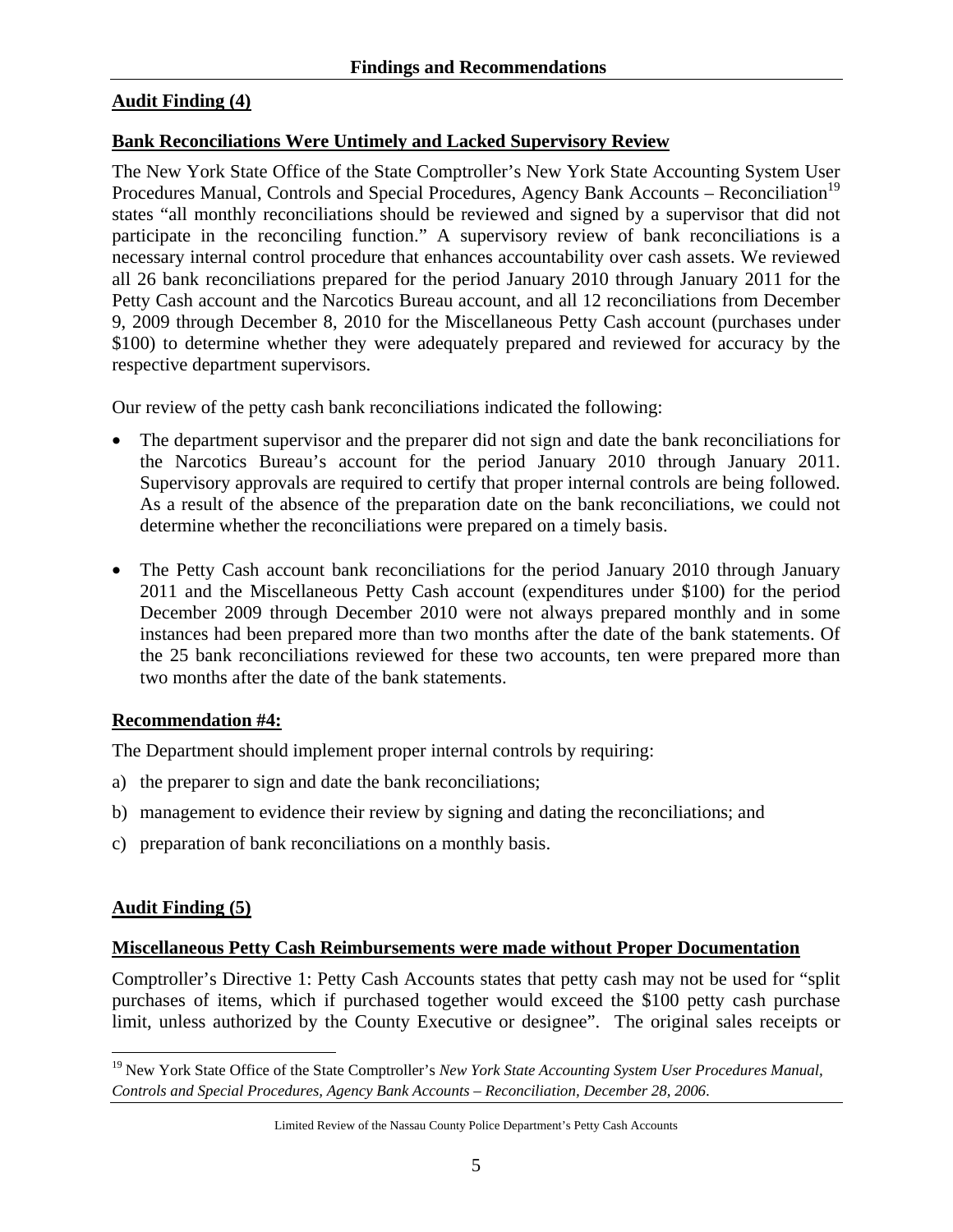vendor invoices for the items, along with a signed petty cash voucher form, must be provided for reimbursement of petty cash. Photocopies of receipts or invoices, price quotations and packing slips attached to petty cash voucher forms are not adequate support for petty cash expenditures.

We selected and reviewed three Miscellaneous Petty Cash account claim vouchers totaling \$7,600, consisting of 107 petty cash vouchers for the service dates from June 2009 to January 2011. The Miscellaneous Petty Cash account has an individual expenditure threshold of under \$100. We found the following:

- three vouchers totaling \$274 had been split to stay below the \$100 threshold limit. These three purchases were requested by the same officer for blinds for the same office between February 2010 and March 2010;
- twenty four vouchers totaling \$1,756 were not supported by original receipts. Photocopies of receipts were attached as supporting documentation; and
- six vouchers totaling \$448 were not supported by receipts at all (Price quotations and packing slips with no purchase price were attached as documentation).

#### **Recommendation #5:**

The Department should:

- a) submit payments for expenditures that exceed the \$100 threshold limit through normal purchasing procedures; and
- b) only pay out when there is an original sales receipt and vendor invoice to support expenditures made.

#### **Audit Finding (6)**

1

#### **Review of Training and Emergency Expenses Found No Established Dollar Limits on Single Disbursements**

The purpose and benefit of having a Petty Cash fund is to allow for purchases of an immediate need which would be hampered by having to go through the normal check request channels. However, it is important to ensure that employees do not use the fund to circumvent the normal accounting system.

From the check registers, we selected 23 claim vouchers for review totaling \$104,445 dated January 2010 to February 2011. We found that all vouchers were properly approved by the department supervisors, had the required supporting documentation and were in compliance with the Police Department's meal and lodging limit guidelines. However, we found that the Department has not established any authorized dollar limits for training or emergency disbursements. A review of check registers showed a claim voucher for  $$24,525^{20}$  for three

 $20$  The claim voucher total of \$24,525 consisted of several checks: Check No. 15321 - \$23,625 to Police Executive Research Forum, Check No. 15322 - \$280, Check No. 15323 - \$310 and Check No. 15324 - \$310.

Limited Review of the Nassau County Police Department's Petty Cash Accounts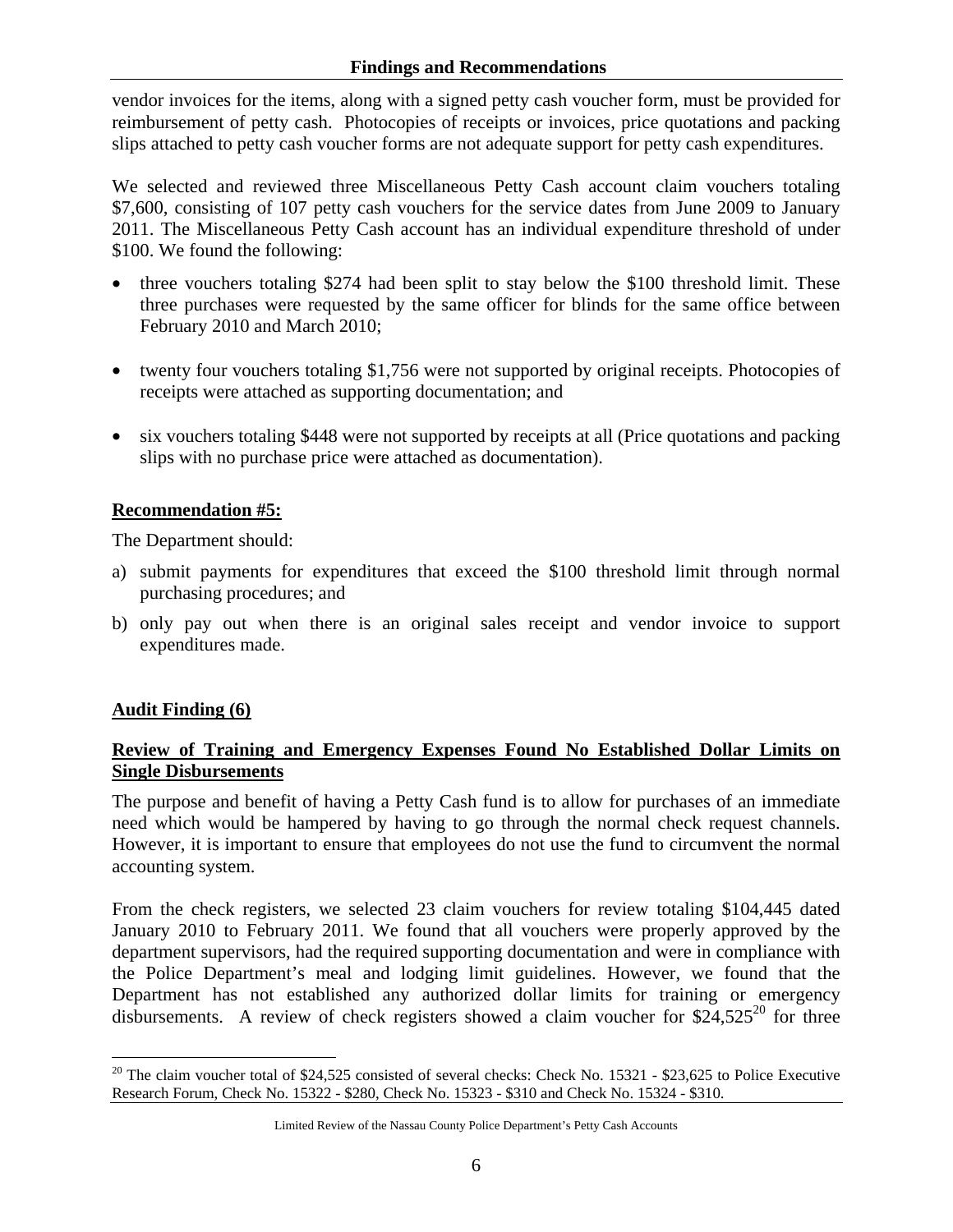police officers attending a two and a half week police conference and an emergency payment of \$8,400 for forensic evidence testing paid through the Petty Cash account.

A review of the Department's Travel Guidelines for Police Personnel and an interview with the custodian confirmed that the Department has not established any dollar thresholds on training or emergency costs.

We found that the Department has established adequate guidelines for travel reimbursement, including per diem meal allowance and lodging limits. The Department guidelines limit the amount spent on lodging in accordance with the federal governmental rates, set meal allowances at a prescribed per diem rate, and limit air transportation to the most economical direct route cost.

Generally, petty cash funds are small dollar amounts, but due to the unique purpose of the Police Petty Cash Fund it has a dollar limit of \$200,000. The large dollar amount creates a greater control risk that possible misappropriation of funds and a single disbursement of \$127,500 from the largest Petty Cash Sub-account could occur when limits are not established. It is essential that the Department establish controls that will deter the abuse, misappropriation or theft of funds.

#### **Recommendation #6:**

The Department should review prior year expenditures and establish single disbursement dollar limits on training and emergency expenses for this \$200,000 Petty Cash Fund.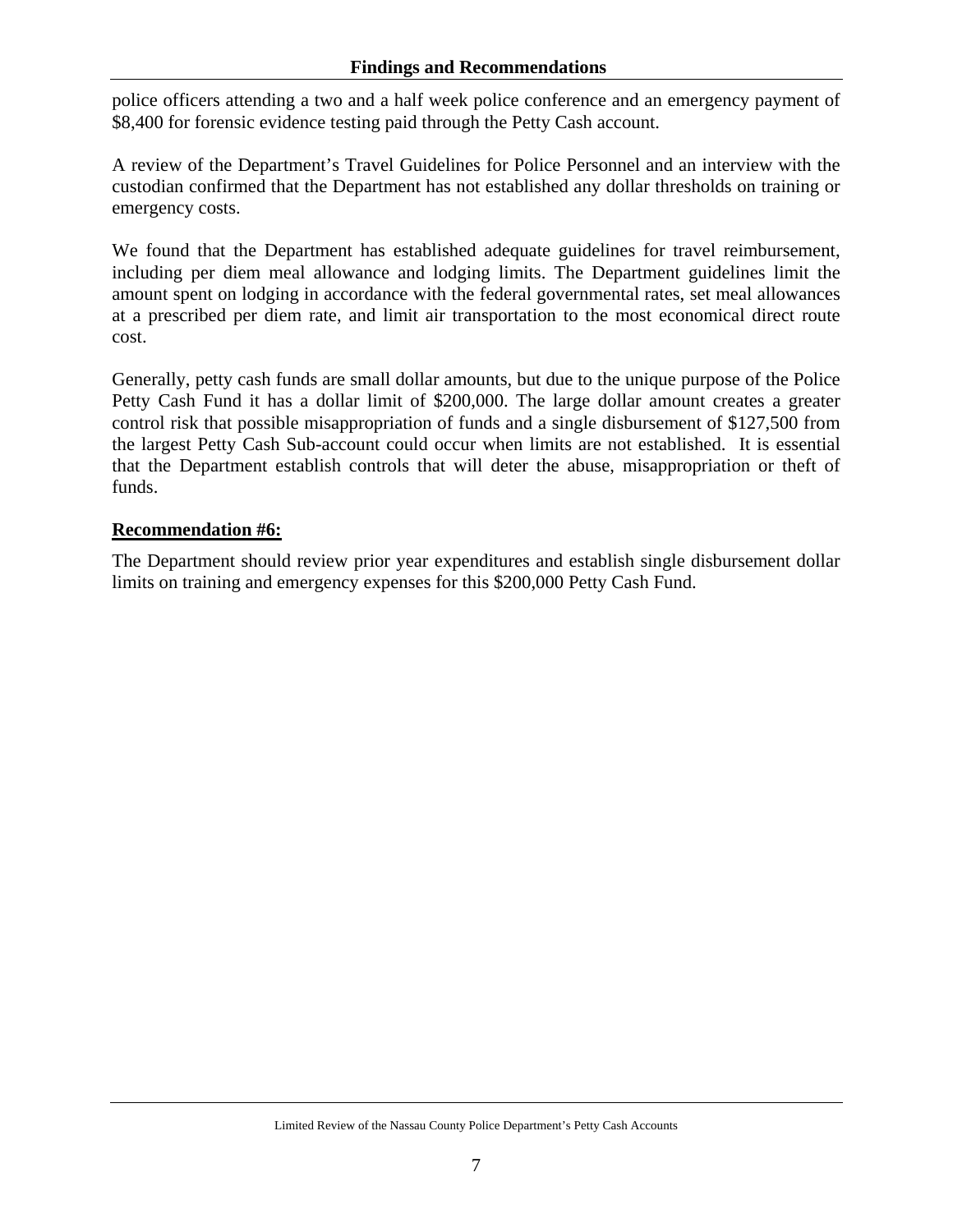# **Nassau County**



# **Police Department**

**EDWARD P. MANGANO COUNTY EXECUTIVE** 

**1490 Franklin Avenue Mineola, New York 11501 (516) 573-8800**

**THOMAS V. DALE ACTING COMMISSIONER** 

January 9, 2012

 Lt Daniel Sheehan Commanding Officer Personnel and Accounting Bureau Nassau County Police Dept 1490 Franklin Avenue Mineola, NY, 11501

Hon. George Maragos Comptroller Office of the Comptroller 240 Old Country Road Mineola, New York, 11501

Re: Limited Review of the Nassau County Police Department's Petty Cash Accounts.

Dear Mr. Maragos

The Nassau County Police Department is submitting the attached response to the Office of the Comptroller's Limited Review of the Nassau County Police Department's Petty Cash Accounts.

I want to thank you and your staff for giving our Department the opportunity to respond to this review and we look forward to working with your staff in rectifying any underlying issues.

 Daniel J. Sheehan Lieutenant

Limited Review of the Nassau County Police Department's Petty Cash Accounts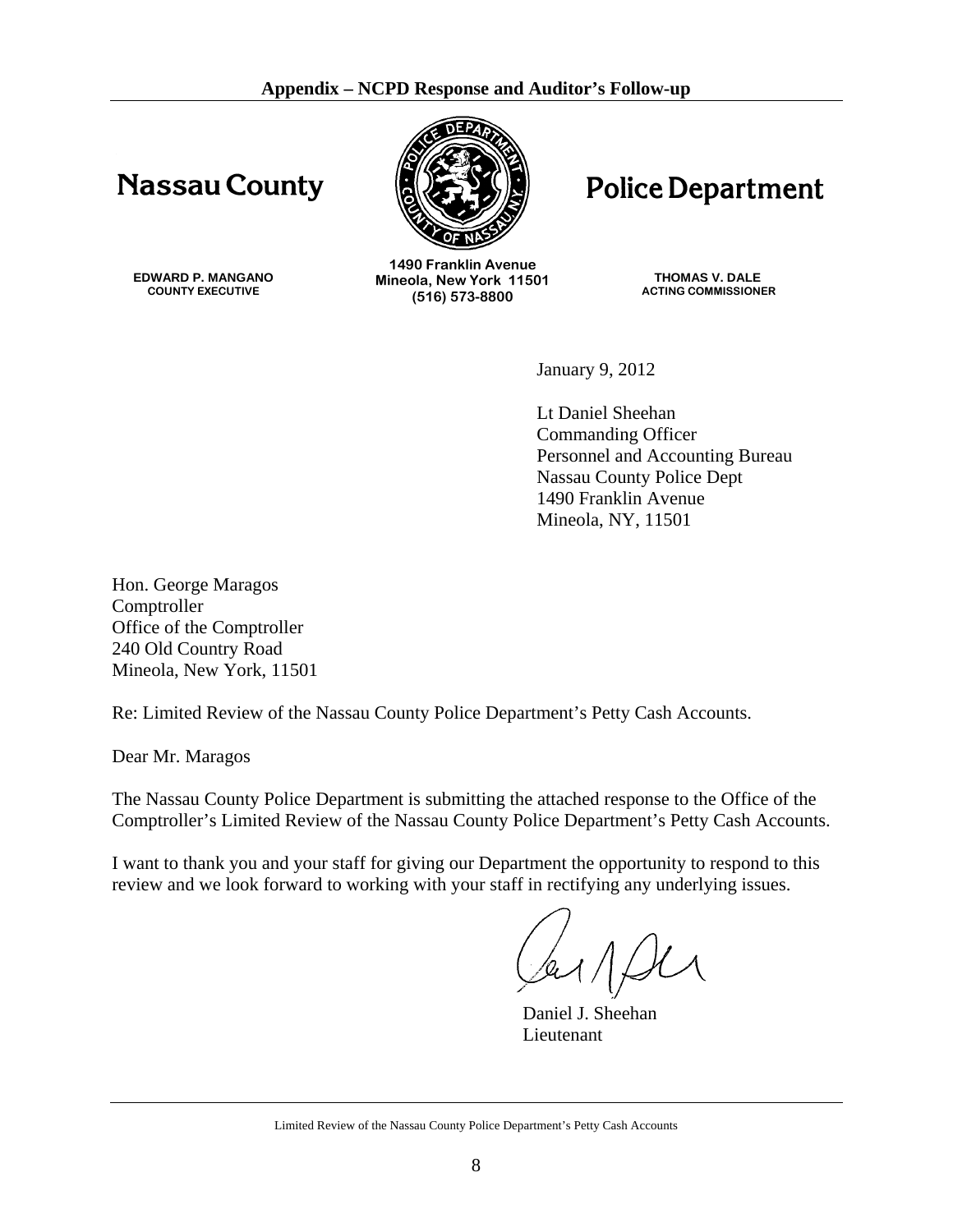#### **Recommendation #1:**

The Department should comply with the Comptroller's and Treasurer's Policies and Procedures by submitting, on a timely basis, monthly certified bank reconciliations to the Treasurer for review.

#### **Police Department Response:**

We concur with Recommendation #1 and will email the reconciliations directly to the County Treasurer or Acting County Treasurer within thirty days of receipt of the bank statement.

#### *Auditor's Follow-up Response:*

*We agree with the corrective actions taken by the Police Department.* 

#### **Recommendation #2:**

The Department should:

- a) implement compliance with Department and County Travel Policy guidelines and the General Municipal Law by requiring all claim vouchers be submitted within ten working days after the completion of authorized travel. In addition, excess cash advances should not be applied to future travel. When an employee fails to submit such voucher, the entire amount advanced should be deducted from their salary;
- b) implement the IRS Business Expense guideline that any excess cash not returned within 120 days after expenses were paid or incurred shall be reported as taxable income on an employee's W-2 Form;
- c) ensure that the Excel expense worksheets record all written checks and the dates when the excess cash advances are returned; and perform periodic petty cash fund reconciliations by an individual other than the custodian.
- d) perform periodic petty cash fund reconciliations by an individual other than the custodian.

#### **Police Department Response:**

We concur with Recommendation #2. To enhance internal controls for petty cash advances and claims, all employees will now be required to sign a 'Petty Cash Claim Advisement' form before funds are disbursed (see attached). This newly created form summarizes the responsibilities of each employee regarding the claims process and advance repayments. The form also includes an advisement that reminds the employee that the county will report any unaccounted for advances over 120 days outstanding as taxable income per IRS Business Expense guidelines. If an employee has not complied with the travel policy after fifteen days, the Commissioner of Police will be notified of the noncompliance. A surprise examination of the petty cash account will be made once a year by a command supervisor. We will also list all voided checks on the petty cash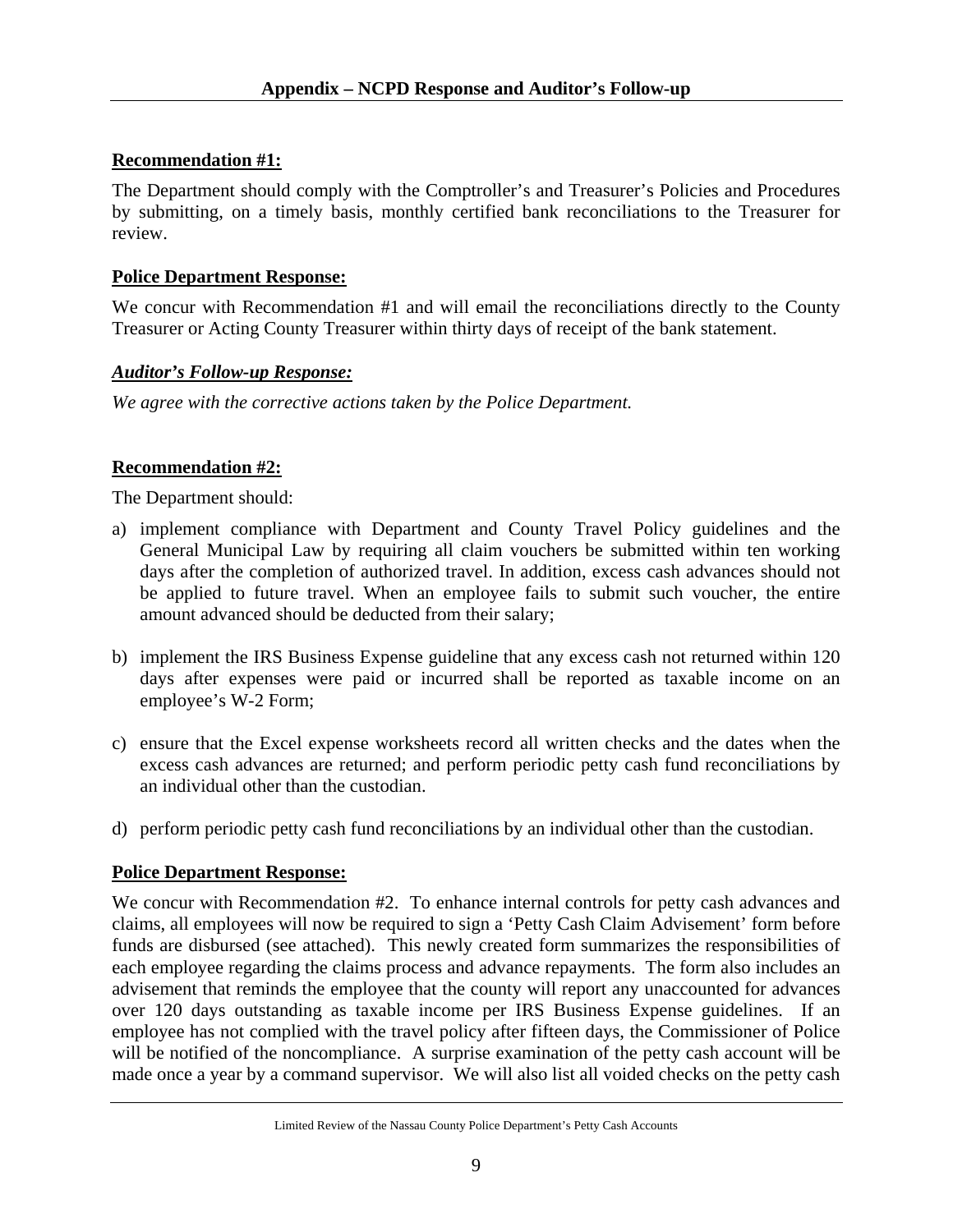Excel worksheet as well**.** Advance return documentation will be 'time and date stamped' in lieu of manual recording in the Excel worksheet which is subject to data entry error.

#### *Auditor's Follow-up Response:*

*We agree with the corrective actions taken by the Police Department to ensure that all claim vouchers are submitted within ten working days after completion of authorized travel and the Excel expense worksheets include all checks written.* 

*We encourage the Police Department to implement the recommended changes that excess cash advances should not be applied to future travel and ensure that excess cash advances are returned within 10 days after the completion of travel.* 

#### **Recommendation #3:**

The Department should comply with the Nassau County Comptroller's Directive for cash receipts by ensuring all bank deposits are made timely.

#### **Police Department Response:**

Checks are deposited within thirty days of receipt by the custodian. The volume of checks received does not precipitate more frequent deposits as the costs related to sending a uniformed officer to the bank each week does not exceed the benefit received from depositing the receipts more frequently. Discrepancies may seemingly result from the employee dating the check prior to remitting check to the petty cash clerk. We will not reject a check for repayment if the date on the check is earlier than the date received by the custodian as it does not have a material effect on the advance repayment process.

#### *Auditor's Follow-up Response:*

*We reiterate our recommendation that the Police Department comply with the Nassau Comptroller's Directive 3: Cash Receipts that all bank deposits are made timely.* 

#### **Recommendation #4:**

The Department should implement proper internal controls by requiring:

- a) the preparer to sign and date the bank reconciliations;
- b) management to evidence their review by signing and dating the reconciliations; and
- c) preparation of bank reconciliations on a monthly basis.

#### **Police Department Response:**

We concur with this finding and will require dated signatures on bank reconciliations by the preparer and supervisor. The supervisor will ensure that reconciliations are prepared each month.

Limited Review of the Nassau County Police Department's Petty Cash Accounts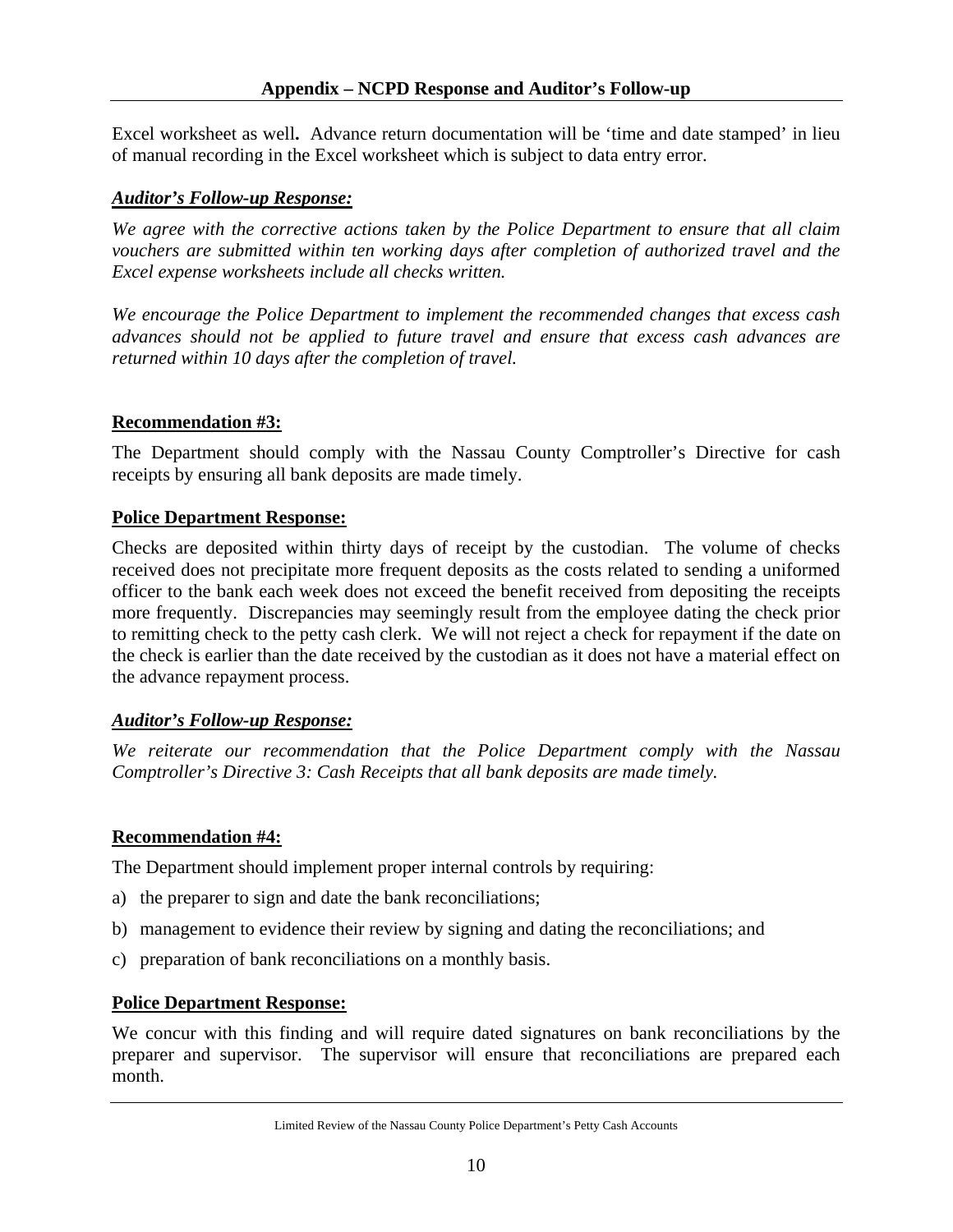#### *Auditor's Follow-up Response:*

*We agree with the corrective actions taken by the Police Department.* 

#### **Recommendation #5:**

The Department should:

- a) submit payments for expenditures that exceed the \$100 threshold limit through normal purchasing procedures; and
- b) only pay out when there is an original sales receipt and vendor invoice to support expenditures made.

#### **Police Department Response:**

The County Petty Cash Directive (D) bullet point 1 states that an individual purchase cannot exceed \$500. The three purchases in question do not total more than \$500 and therefore do not circumvent county policy (see attached).

Supporting documentation for petty cash disbursements meets or exceeds requirements imposed by the Comptroller's Office Vendor Claims Section as evidenced by their approvals and payment of claims submitted for their review. Original sales receipts plus vendor invoices are supplied when available however the Comptroller's Office Vendor Claims Section also accepts copies to obtain reimbursement. Price quotes and packing slips with dollar amounts included are also permitted as valid supporting documentation as long as the cancelled check is also attached with the vendor name as shown on the purchase request with the exact dollar amount of the request.

#### *Auditor's Follow-up Response:*

*During the audit period, the Police Department's Miscellaneous Petty Cash had limited individual purchases to \$100, therefore the three purchases had exceeded the limit established by the Department and should have been paid through the normal purchasing procedures. The Police Department can change the Miscellaneous Petty Cash fund to the higher \$500 limit.* 

*We reiterate our recommendation that the Police Department Miscellaneous Petty Cash submit payments for expenditures that exceed the new threshold limit established by the Department through normal purchasing procedures and all payments are supported by original sales receipts or vendor invoices.* 

#### **Recommendation #6:**

The Department should review prior year expenditures and establish single disbursement dollar limits on training and emergency expenses for this \$200,000 Petty Cash Fund.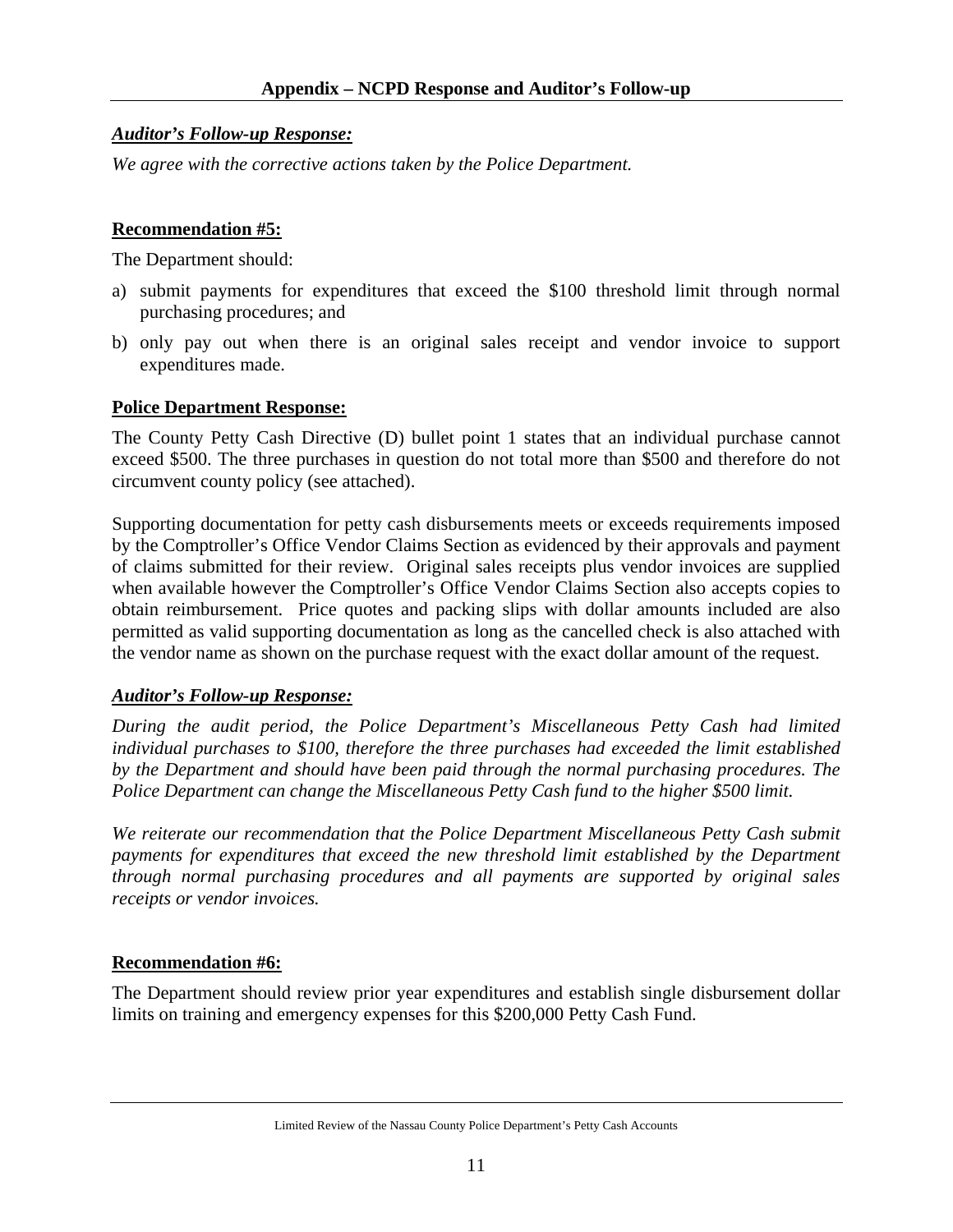#### **Police Department Response:**

Due to the unique nature of operating a law enforcement agency, upper dollar limit on petty cash purchases are difficult to establish. Amounts are approved on a case by case basis by the Commissioner of Police as needed to preserve and improve public safety in the County. The \$8,400 purchase in question relates to a homicide investigation where it was in the best interests of the residents of Nassau County to procure the services immediately to assist in identifying the perpetrator as expeditiously as possible.

We request additional guidance from the Comptroller's Office to assist us in improving controls to ensure we don't circumvent standard county purchasing policy while continuing to allow the petty cash fund usage as deemed appropriate by the Commissioner of Police or his designee. We are available to meet with Comptroller's Office staff at their earliest convenience.

#### *Auditor's Follow-up Response:*

*We reiterate our recommendation that the Police Department review prior year expenditures and establish single disbursement dollar limits on training and emergency expenses.*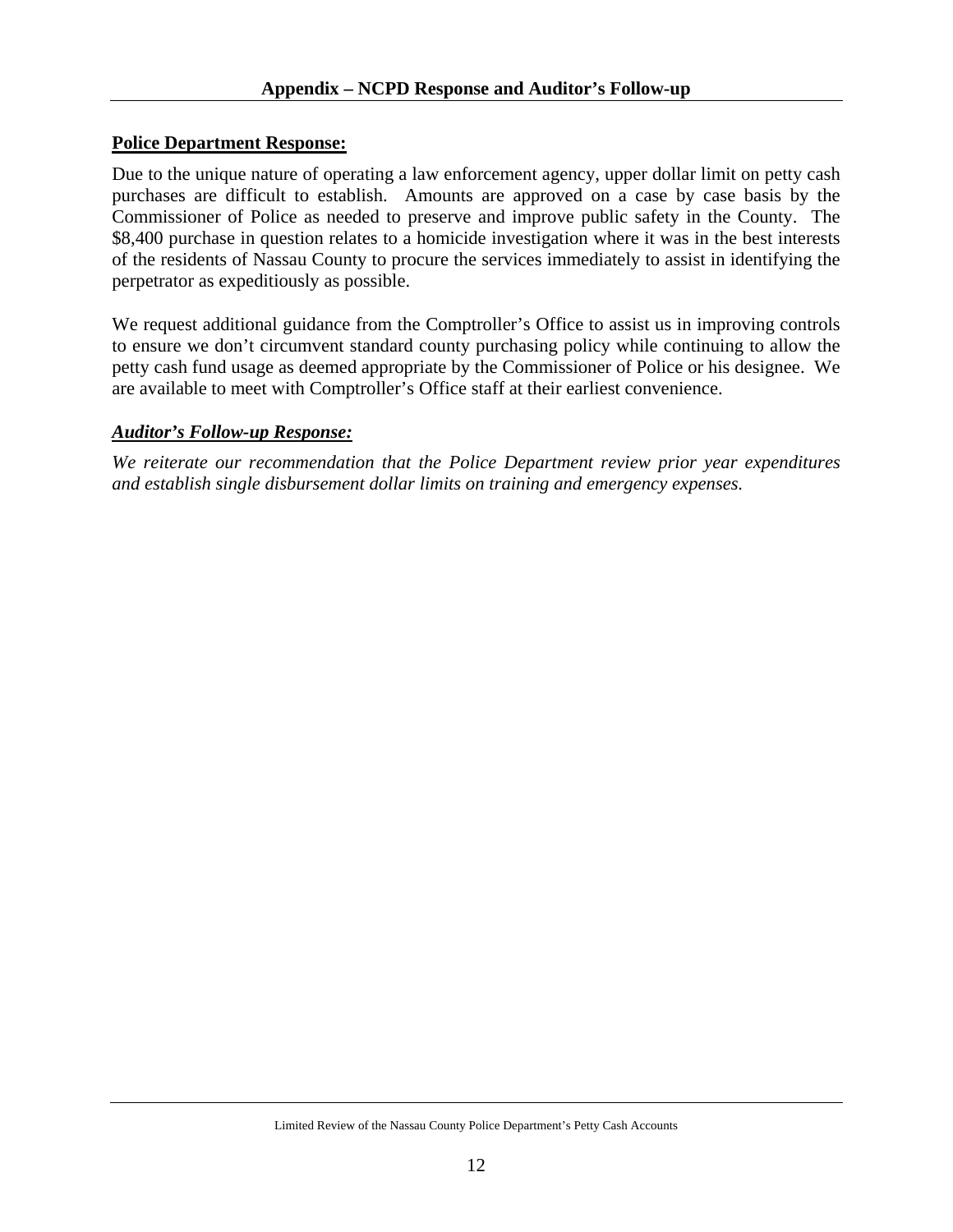# **Petty Cash Claim Advisement**

 I have been advised of Article 11, Rule 9 of the Nassau County Police Department's Rules and Regulations, which states that "Every member receiving an advance from the Petty Cash Fund shall submit a Nassau County Claim Voucher (NIFS 560) and a Nassau County Petty Cash Voucher (CO 2519) with all supporting documentation within 10 working days of the return or the completion of the seminar, school or other authorized travel." The claims shall include only authorized expenses and the documentation needs to support the expenses claimed.

 The County Policy and the General Municipal Law requires that municipality shall deduct the amount of the unreturned excess advance from the salary of the employee when the employee fails to return such excess cash advance at the time of submitting the travel voucher. The IRS Business Expense Guidelines require any excess cash not returned within 120 days after expenses were paid or incurred be reported as taxable income on an employee's W-2 Form.

Name Printed Signature Serial Number Date